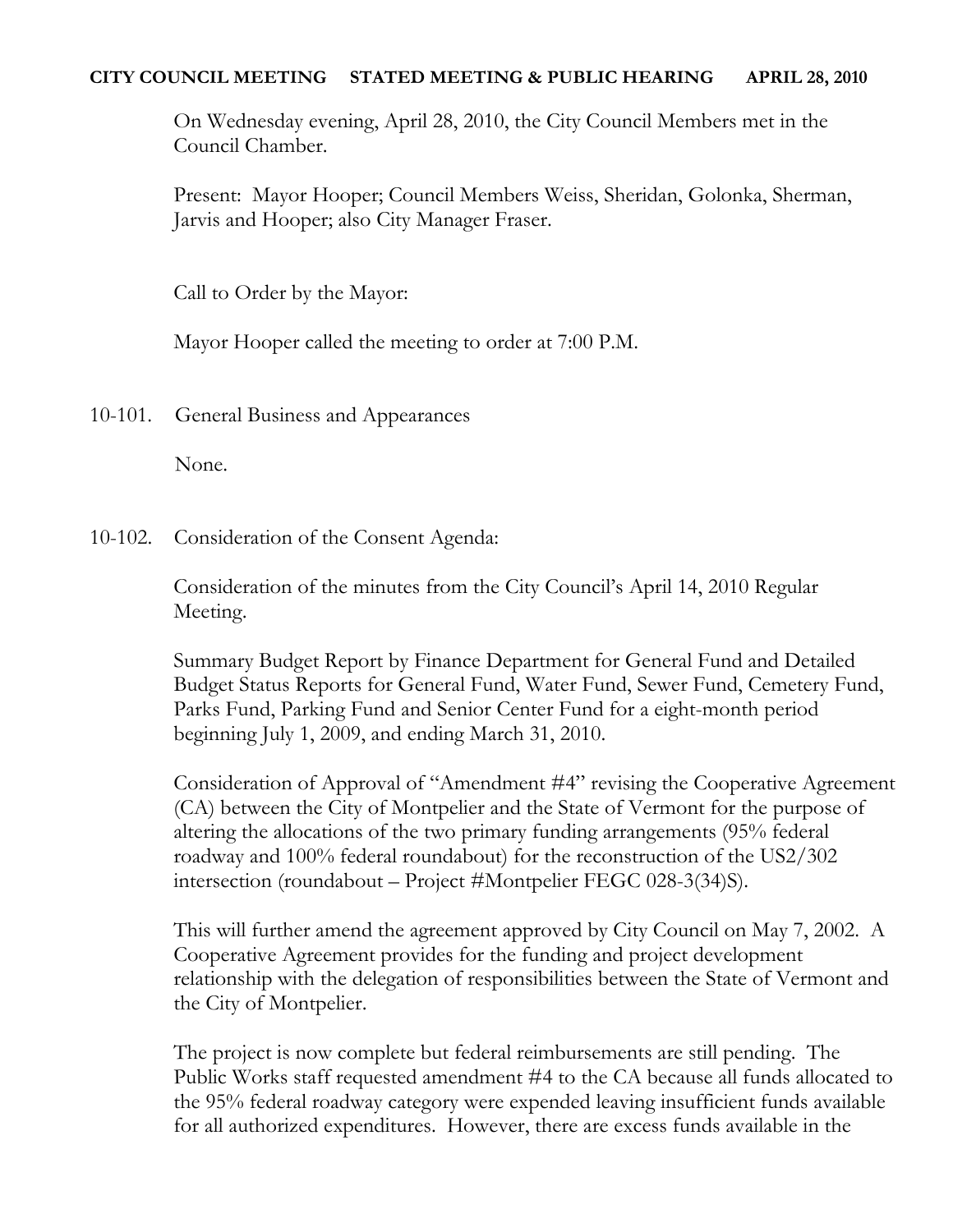100% federal roundabout category. To address the imbalance, a shift between the two funding arrangements was requested and has been approved

by Federal and State authorities. The total project cost will be less than the overall project budget established by Amendment #3.

Recommendation: Approval of Amendment #4 to the Cooperative Agreement and authorization for the City Manager to execute the amendment document on behalf of the City Council as it's duly authorized agent.

Consideration of awarding of bid for hardware and labor proposal received from Tech Group for the replacement and installation of a domain control at a cost of \$12,140. This was a FY 2010 budgeted item.

Recommendation: Authorize City Manager to execute the documents with Tech Group.

Consideration of becoming the Liquor Control Commission for the purpose of acting on Tobacco and Liquor licenses: Annual renewal of Tobacco and Liquor Licenses. (City Clerk will distribute list of applications at the meeting.)

Liquor License and Tobacco Renewal Applications

| Brook Hollow Productions, Inc.<br>dba Savoy Theater, The<br>26 Main Street | 1 <sup>st</sup> Class License for Cabaret    |
|----------------------------------------------------------------------------|----------------------------------------------|
| Good Fortune Enterprises, Inc.<br>dba House of Tang<br>114 River Street    | 1 <sup>st</sup> Class License for Restaurant |
| Kismet, LLC<br>207 Barre Street                                            | 1 <sup>st</sup> Class License for Restaurant |
| Kurrle Corp.<br>dba Kurrle Fuels<br>366 East Montpelier Road               | Tobacco License                              |
| Skinny Pancake – Montpelier, The LLC<br>89 Main Street                     | 1 <sup>st</sup> Class License for Restaurant |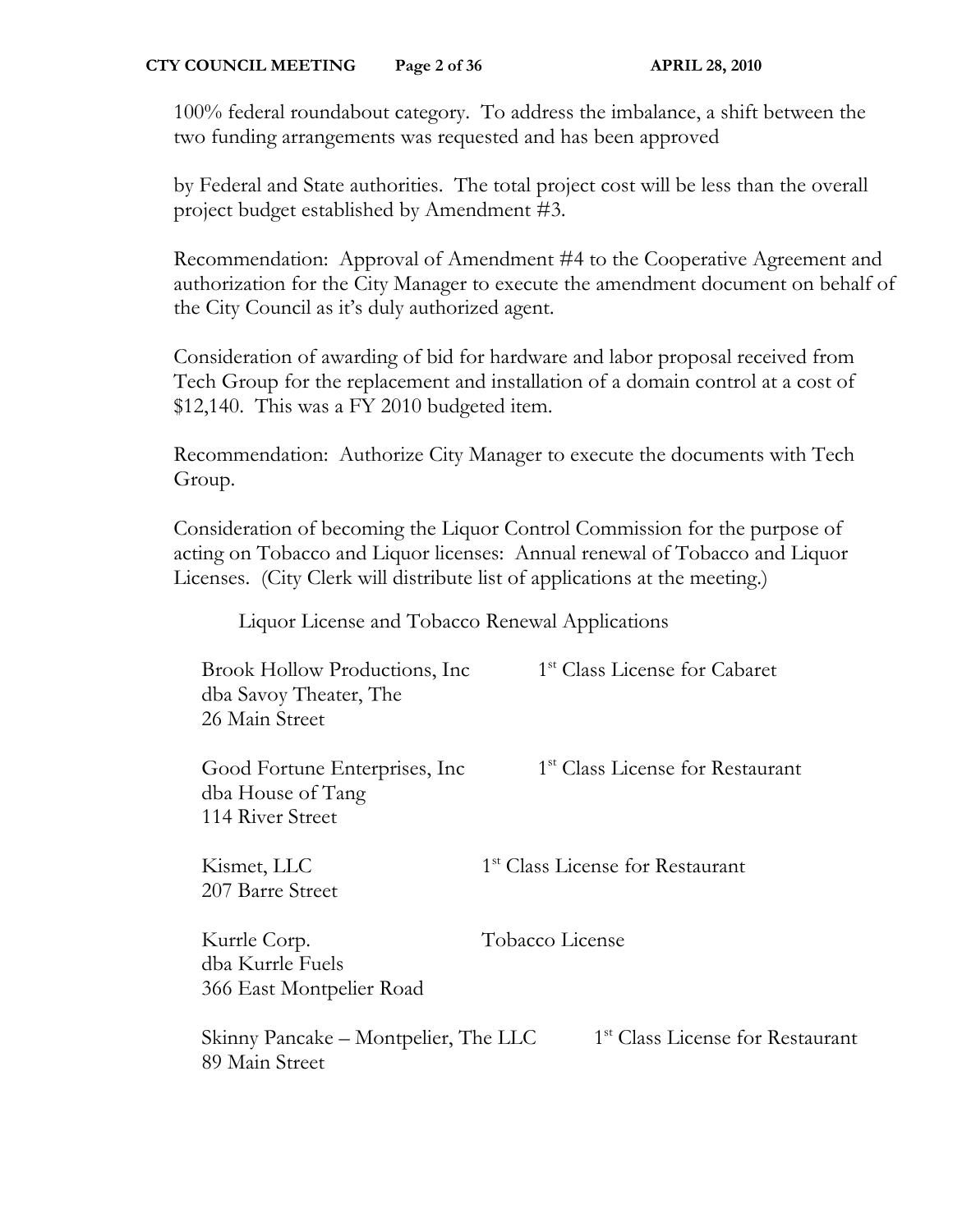That's Life Ventures, Inc 1<sup>st</sup> Class License for Restaurant dba That's Life Soup 41 Elm Street

## ALSO \*\*\*\*CATERING PERMIT

Consideration of a catering permit for Vermont Hospitality Management dba New England Culinary Institute to cater a reception at Hopkins House at National Life on May 4, 2010 from 4:00 P.M. to 6:45 P.M.

Approval of Payroll and Bills

Payroll Warrant dated April 15, 2010, in the amount of \$107,444.82 and \$28,053.62.

General Fund Warrant dated April 21, 2010, in the amount of \$240,554.94 and \$956.50.

Motion was made by Council Member Sheridan, seconded by Council Member Hooper to approve the consent agenda with the added catering permit. The vote was 6-0, motion carried unanimously.

- 10-103. Discussion of ANR enforcement action regarding Wastewater Treatment Plant.
	- a. In the fall of 2008, ultraviolet lights at the WWTP briefly flickered off resulting in some discharge of treated but not finally disinfected wastewater.
	- b. Due to an internal error, this discharge was not immediately reported to the State. A similar error had been made earlier in the same year.
	- c. The City has corrected both the operations discharge problem and the internal communications system. No further problems have occurred.
	- d. The state of Vermont Agency of Natural Resources has initiated an enforcement action and proposed fines. The City Manager and Attorney Stitzel have been in negotiation with ANR since the Spring of 2009 about this matter. The issue has not been resolved.
	- e. Attorney Steve Stitzel was present on April 14, 2010, to brief the council on the issue and outline the choices for the council.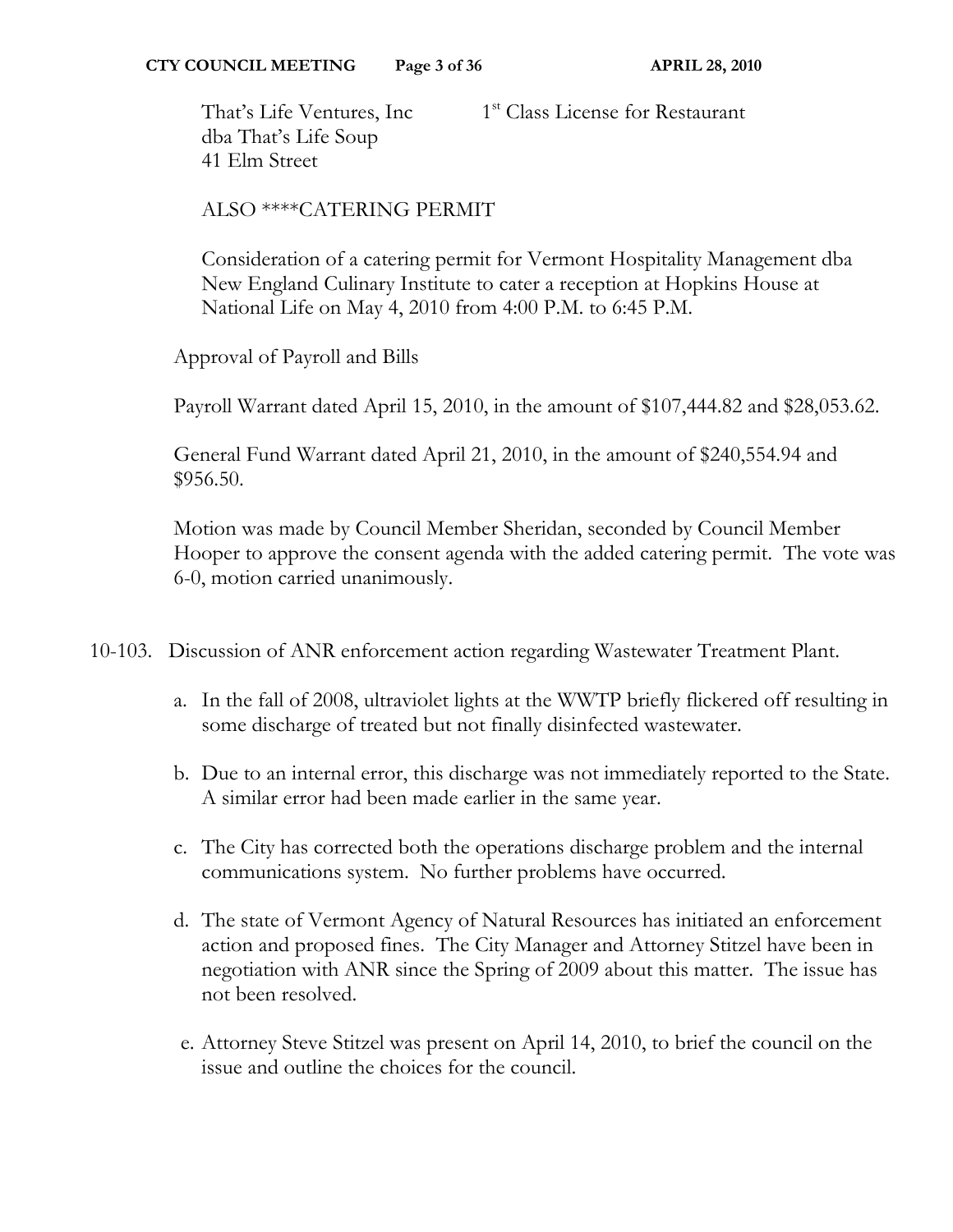### **CTY COUNCIL MEETING** Page 4 of 36 **APRIL 28, 2010**

f. Attorney Stitzel has had conversations with ANR Attorneys since the last meeting and the City Manager has sent a letter to the DEC commissioner. Attorney Stitzel will not be present for this meeting.

Recommendation. Review issue. Decide whether to accept the Assurance of Discontinuance.

This item had been tabled at the last meeting.

Motion was made by Council Member Weiss, seconded by Council Member Sheridan to remove this agenda item from the table. The vote was 6-0, motion carried unanimously.

City Manager Fraser review the letter he had sent to the DEC commissioner and the response he had received. He had provided the council with copies of both letters.

Council Member Golonka asked Mayor Hooper and the City Manager if they had any knowledge about the supplemental environmental process.

City Manager Fraser replied they would propose it to the group involved and then they would approve it.

Mayor Hooper said the City Manager has expressed the deep disturbances they all share that having spent over a million dollars to bring this plant up to a higher level of treatment to protect the waters of the state, and then upon understanding that there were issues with the improved treatment the city was providing having spent another \$44,000 to upgrade the system so it would not experience any further problems, to be asked now to pay a fine, we are not disputing the facts, and in fact there were two failures where a very small amount of water did not receive the tertiary treatment and escaped the final treatment level of disinfection in which no one was harmed, it really is very disturbing that we are being asked to pay a fine. It only hurts the rate payers of the city and accomplishes absolutely nothing from protecting the environment or improving the treatment plant. She is deeply bothered that partners in watershed protection and environmental protection are taking what she regards as a rather shortsighted view of this situation. She was pushing for the Council to take this to a higher level but perhaps they shouldn't go to court on principle. The question is, should we accept the fine or should we pursue this further?

Council Member Hooper asked the City Manager if he had spoken with Attorney Stitzel regarding his letter.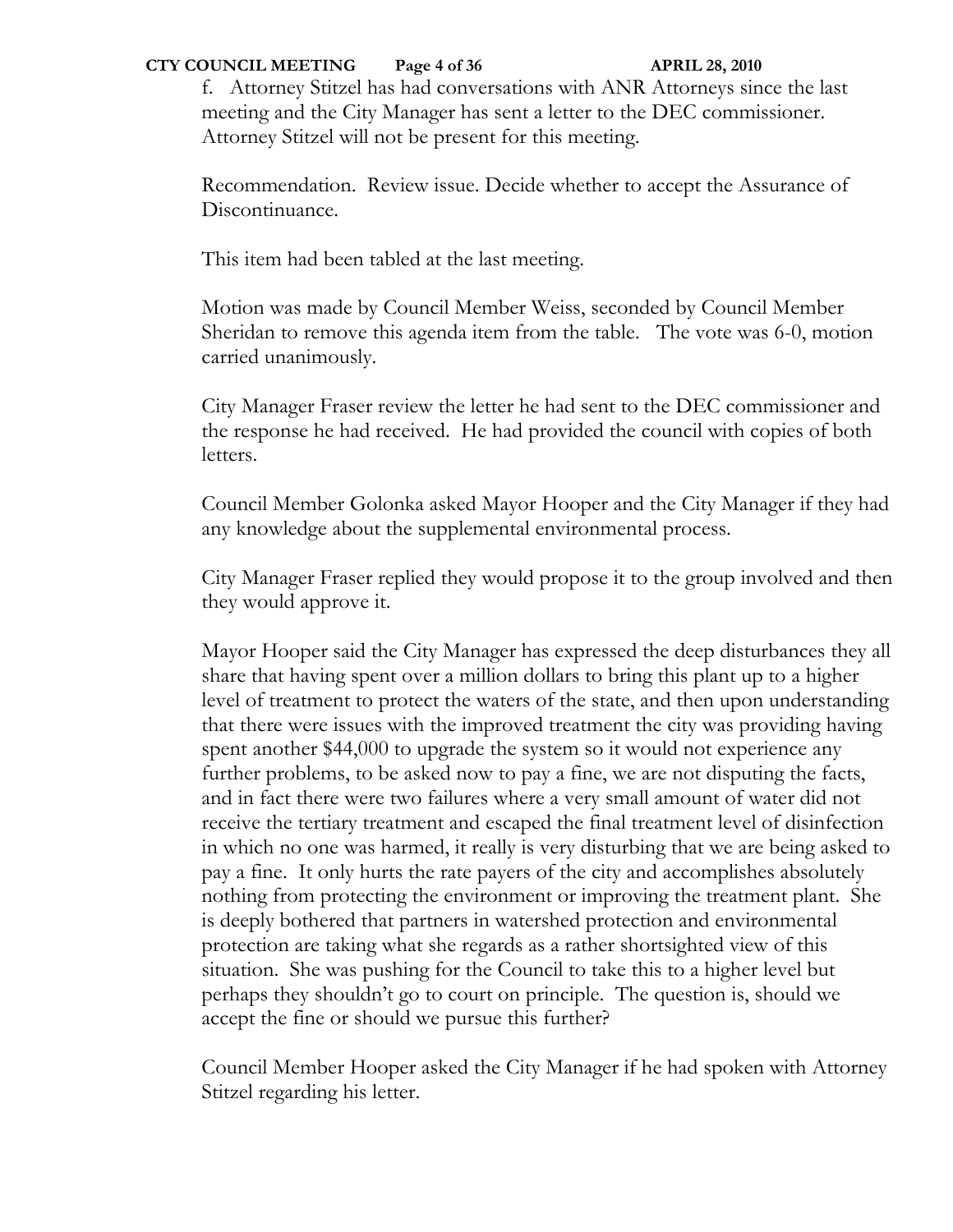### **CTY COUNCIL MEETING** Page 5 of 36 **APRIL 28, 2010**

City Manager Fraser said not about this letter but he spoke with him about conversations we had pursuant to this letter. He told him then that he was going to send one final letter from the city directly to the Commissioner and see what happened.

Council Member Jarvis said she would remind the Council that even if we take the action to court and win we do not get our attorney's fees and costs refunded.

Mayor Hooper said it has the potential for being substantial.

City Manager Fraser said it would be in the range of \$8,000 to \$10,000.

Council Member Sheridan said he hasn't changed his mind from the last time. He wants to pay the fine and be done with it.

Council Member Weiss said if that is a motion he would second it.

City Clerk Hoyt reminded the council there was a motion already on the floor from the last meeting, which was made before they had gone into executive session..

Mayor Hooper said made by Council Member Weiss was to accept the recommendation of Attorney Stitzel and that we accept the resolution in the amount of \$17,000. The Council has taken the motion off the table and it is before the Council for action now. It has been noted to that it is not the recommendation of Attorney Stitzel but it is the issue before us.

Council Member Golonka said he thinks it is an unfortunate situation but it is also a distraction. We are bound to pay at least \$20,000 plus if we take this to court and he doesn't think it is worth it. That is why he supports paying the fine and putting it behind them.

Mayor Hooper called for a vote on the motion. The vote was 6-0, motion carried unanimously.

10-104 Second public hearing to consider proposed amendments to the City's Vendor Ordinance.

> City Council first began discussing these proposed amendments at their March 10<sup>th</sup> meeting; they'd received a memo from **Montpelier Alive** Executive Director Suzanne Eikenberry, outlining some changes they'd like to see incorporated before the 2010 summer vending season.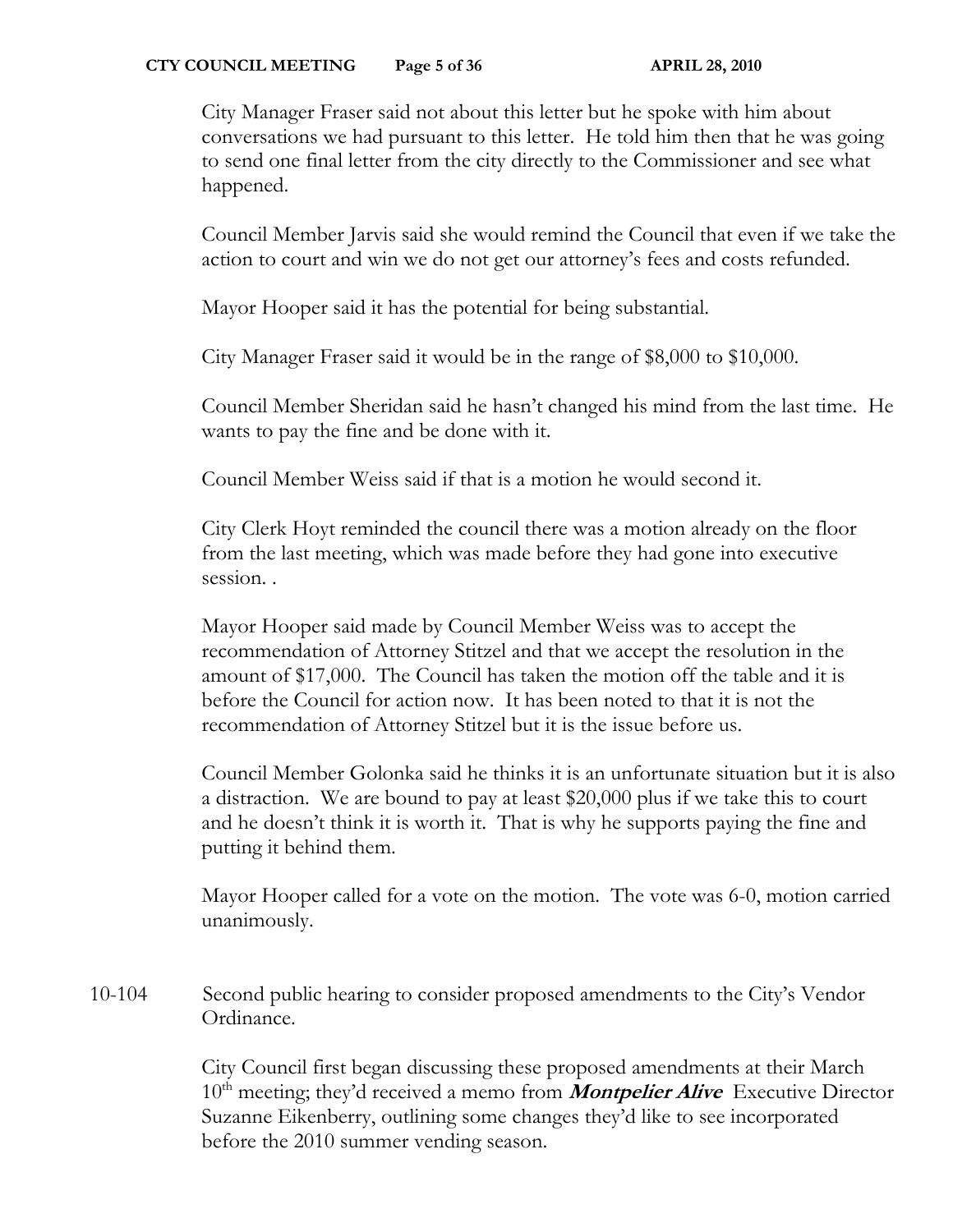This subject was revisited at the Council's March  $24<sup>th</sup>$  meeting. At that time, Council instructed staff to invite a group of interested vendors and business owners to meet and discuss their concerns and suggestions; the City Manager

held this meeting on April 7<sup>th.</sup> At the April 14<sup>th</sup> the council approved the proposed changes including those made by the Police Chief regarding enforcement and moved to second reading.

A copy of the revised ordinance based on the first reading has been provided.

Recommendation: Conduct the second public hearing. Adopt the ordinance.

Mayor Hooper opened the public hearing at 7:13 P.M.

City Manager Fraser said the warning changes were very minor. The substantive changes from the last meeting were only a few. They did talk about the requirement that they pick up their own trash and provide a trash barrel for their customers. They had moved the newsstands out and it will show as deleted.

Mayor Hooper said for the Council's information she proposed a couple of wording changes. On the first page under license requirement there was some archaic language. On the third page near the bottom you'll see an accessible handicapped area is struck out. The intent of that language is moved up to the top where it says locate within 5 feet of accessible parking space or access ramp.

Mayor Hooper said they received an e-mail from Tim Azarian who had two questions.

Council Member Jarvis said one was what happens if a restaurant moves into a space that is within 50 feet of where a vendor is already located. The other one is whether they can move for a special events permit.

City Manager Fraser said those are just policies. In the past if someone had a season's long vendor license and they wanted to operate during a special event, did they still have to buy a special event permit?

Ms. Eikenberry said the way it is handled for Independence Day is that if they already have a year-long vendor's license they don't pay an extra \$25 for the special events permits to the City. There is a fee that is paid for vendor space within the designated area.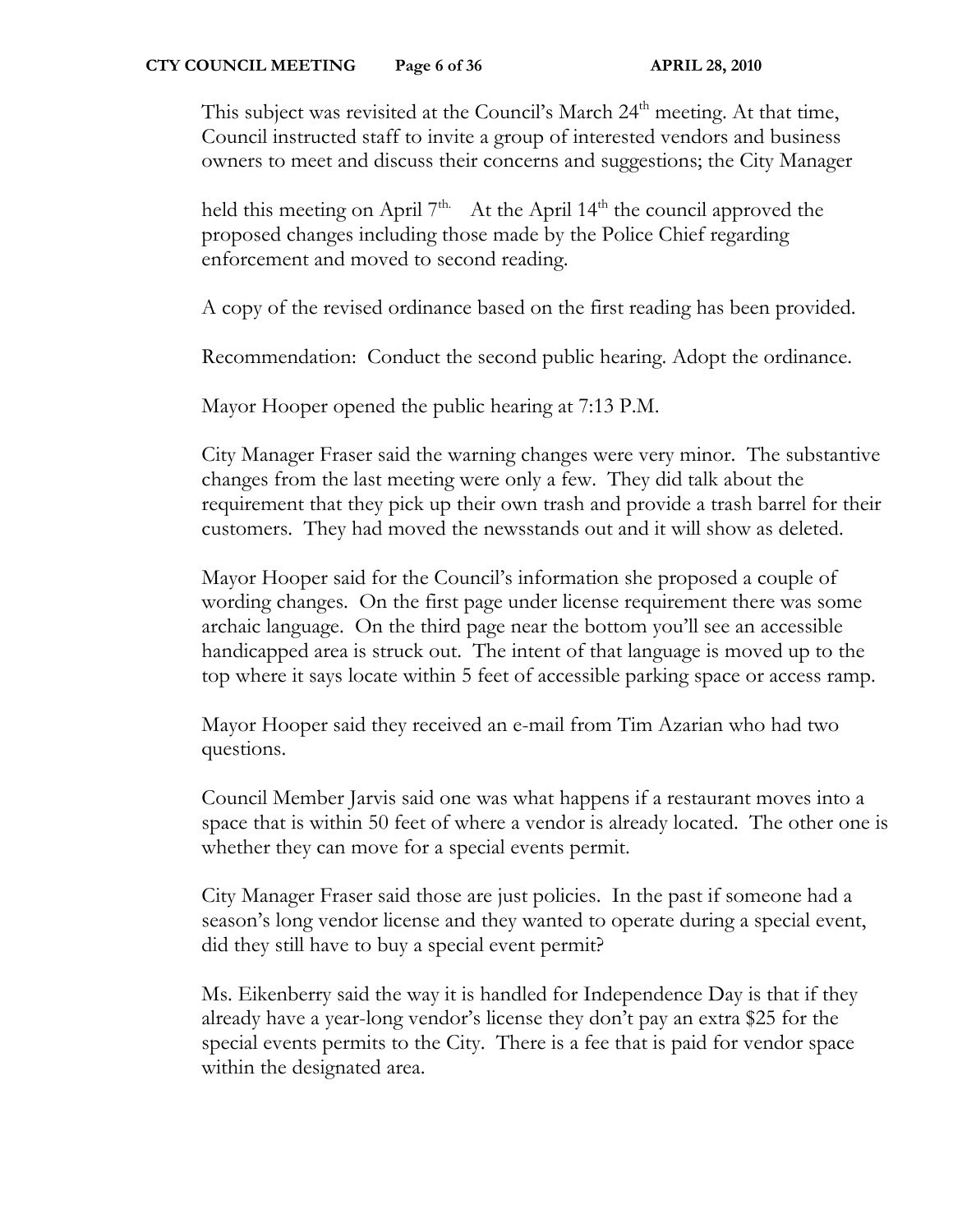City Manager Fraser said the question was that if they have a permit now and they are assigned to space  $#1$ , and now they want to move on July  $3<sup>rd</sup>$  up to the State House, he doesn't see a problem with that.

Suzanne Eikenberry from Montpelier Alive said she doesn't see a problem with that, either. She doesn't think that was the intent. It is the same procedure for all of the events. Whoever organizes the special event is supposed to coordinate the vendors' licenses and anybody who doesn't have a year-long license is supposed to pay a \$25 special events fee to the City, but it doesn't address spaces or locations at all.

George Estes said his question is there is a special event put on by the state such as the Seat Belt Crash Program. Does he need another permit even though he has a permit with the city?

Mayor Hooper said it wouldn't be the city's special event. They were referring to the  $4<sup>th</sup>$  of July and some of the events we issue permits for.

Ms. Eikenberry said when special events happen it is the organizer of the special events' responsibility to coordinate whatever vendors they have. The city requires that the vendor either have a year-long city vendor's license or pay a \$25 special events fee per day. The organizers of the event can then also charge an additional fee and controls the space, who is there and who is not there.

Council Member Jarvis said all they need to do is put an exception into our rule that the city's decisions on special events supersede all the locations of the vendors. Designated locations don't apply. This will give the organizer some control over where people are located.

Mr. Estes said he used to do the Alzheimer's and Parkinson's fundraising events, and that is exactly what they did. They would come to the city for a special permit and charge him.

City Manager Fraser said under the section of the designated location, it says: "In the designated downtown districts vendors can only vend in pre-approved locations established by the City Manager except for city approved special events."

Council Member Hooper said if he is hosting a special event that is about local foods, does someone who is vending hot dogs have a right to vend?

City Manager Fraser replied not if he doesn't let them in. He is basically saying he wants to reserve the area.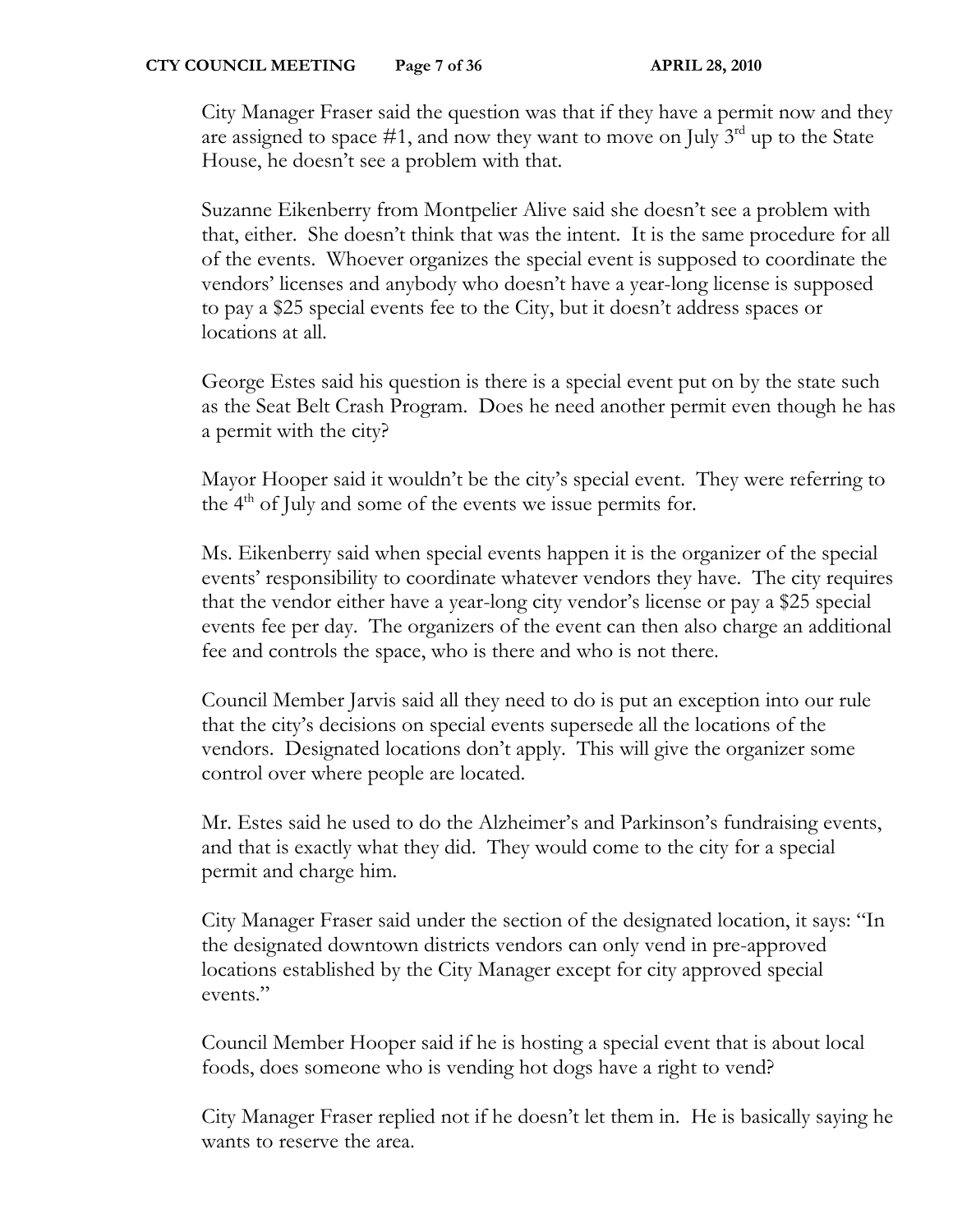Council Member Jarvis asked how do vendors know when you have a special event that they aren't invited.

Mr. Estes said he has done a couple of events and concerts. He did the Phish Concert and you had to talk to the concert organizers. At the Lamb Abbey they do special events and they are in charge of the security, the vendors they have on site. If you show up and you weren't invited they ask you to leave.

City Manager Fraser reminded them that is private property.

Council Member Jarvis said maybe they should have a list of vendors who need to be contacted. If we are having a special event and you come to the city for approval and we tell the City Manager to deal with the vendors.

Mayor Hooper reminded people the Council is conducting a public hearing on the second reading of the vendor ordinance.

Elysha from Rhapsody said they are doing the city a service by being an agent for Greyhound Bus. The Greyhound Bus doesn't make them money. It is a service they do, and they do it because they believe in public transportation. They love buses and they also felt they could get some more business in Rhapsody to do this. If they put two food vendors in front of City Hall there is no point in them continuing with Greyhound? Financially it isn't viable. Her question is if Greyhound is in front of City Hall for two years she would request that the city not put any food vendors in front of City Hall for at least two years. This is an exception because the city wants to have Greyhound Bus in town, too.

Council Member Golonka asked how many patrons of Greyhound does she have per day. How many people come in for Greyhound specifically? How many tickets for Greyhound does she sell per day?

Elysha said she asked Greyhound to give her the franchise for two years. They personally get 3 to 5 people in per day. This is the bad season now, and the good season is coming.

Council Member Golonka said she is asking the Council to basically close down City Hall for the whole community for an action that may be a limited scope. What is the traffic she is trying to prevent from having other food choices in the City Hall area?

Elysha said they can go to Samosa Man or anywhere else, but if it is raining they will come in to Rhapsody and eat something. If there is a food vendor here on sunny days then Rhapsody isn't getting the benefit. She feels the Council needs to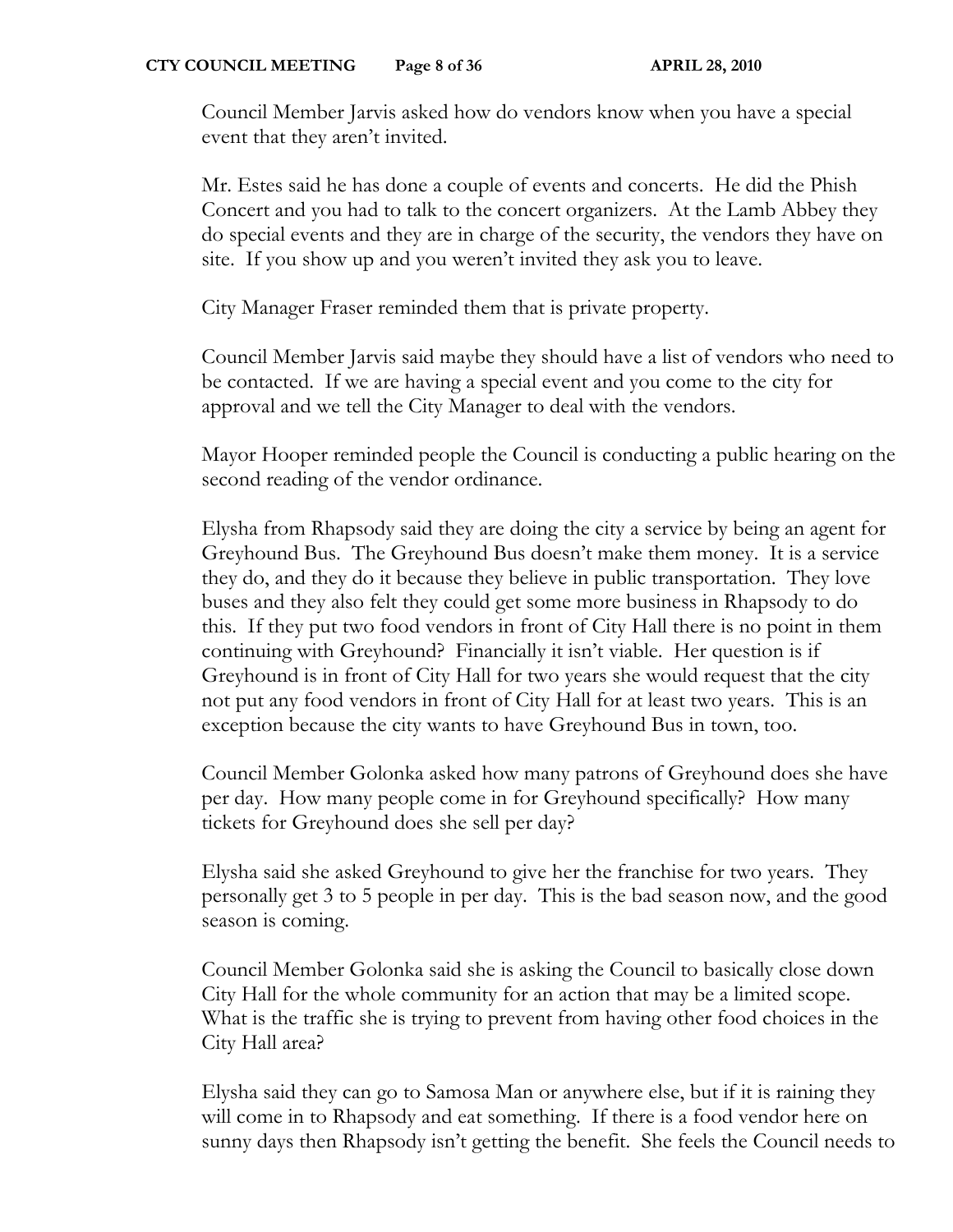understand the responsibility that there needs to be healthy competition in town. If they pay \$26,000 a year for rent and they serve lunches between 11:00 and 3:00, especially in the summer, and then the city gives somebody a license for \$250 for a whole summer season, it is not a healthy competition. They have more empty spaces in town this way. They need support and recognition that they do work for the city. In the several months they have done this they have made \$500 a month with Greyhound. That is not what they promised us; it is much less.

Mayor Hooper said she feels the need to make the distinction between the fact that you are an agent for Greyhound, and she totally agrees that she did step forward and they understand her commitment to public transportation. They are very appreciative that Rhapsody was willing to do this. You are doing it for the community, but you are not doing it for the City of Montpelier. She wants to make that distinction. She would suggest they do not have a legal obligation or they don't have a claim against the city for having that happen. She wants that on the record so in the future if there is ever a problem there is not a legal arrangement or the city did not ask her specifically to do that. She understands her point that she is doing it on behalf of the community of Montpelier.

Elysha said they cannot say that it is not part of her business, either. She thinks it is everybody's business they do that. It doesn't have to be a rule but a two-year thing. They could put other vendors there instead of food vendors.

Mayor Hooper said specifically she is asking that the city treat her business differently.

Council Member Jarvis said she is asking that we treat in front of City Hall as part of her business.

Elysha replied yes, as part of the 50 foot rule.

Council Member Jarvis asked if she was actually paid to be an agent of Greyhound.

Elysha said they are only paid by the tickets they sell, which doesn't include internet sales.

Council Member Golonka said if they do designate spots in front of City Hall would she be leasing that space. They aren't in the business of determining who goes where. They are trying to set up designated spots in the city. It puts him in an awkward position in that one business is asking the Council to give a special treatment because we have allowed her to do Greyhound buses as a benefit to the city. He understands her concern, but it also sets up a precedent.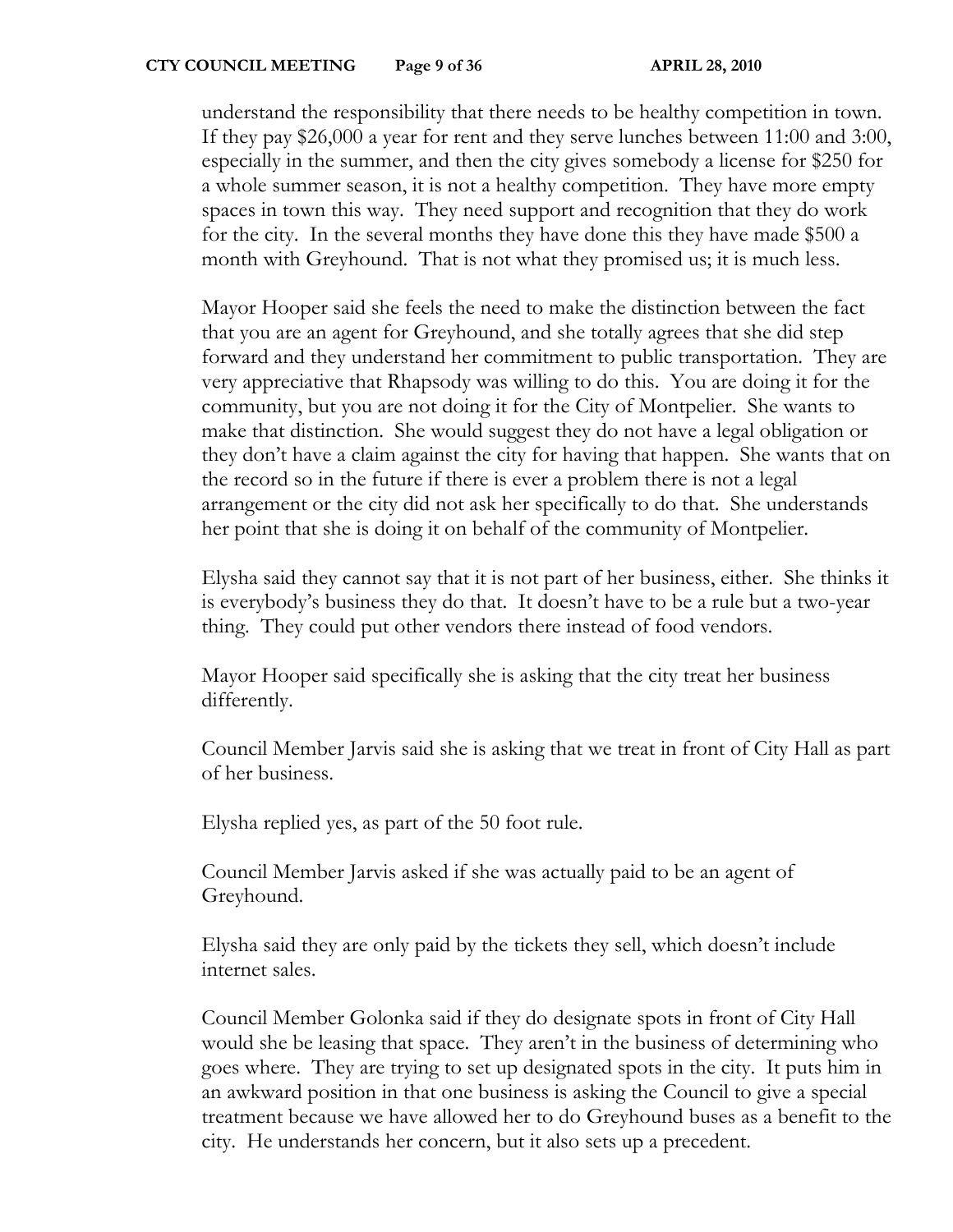What if the Savoy comes along and they say they no longer want to do the Green Mountain Film Festival one year?

Elysha said she did not ask Greyhound to be here. Greyhound is not her bus station. It is not for her benefit to have Greyhound but for the whole town. They have no idea how many people call her up to tell her how grateful they are that Greyhound is here. She has asked Greyhound for numbers of how many people come in and out of the bus here. There are a lot of people.

Council Member Golonka asked if she received benefit from tickets sold online.

Elysha said is 2 percent of 8 percent, or 50 cents per ticket.

Council Member Golonka said he was under the impression that when they first came to us that Rhapsody was going to be the exclusive vendor for tickets in Montpelier and she would receive a percentage of any tickets sold.

Elysha said she gets 8 percent for the tickets she sells, but she doesn't get any money for phone calls which are much more work than the ticket selling. They have the Greyhound phone along with the Rhapsody phone, and they receive phone calls for both all day long, and they don't get paid for that.

Council Member Golonka said for people who go online to Greyhound.com to buy tickets leaving Montpelier she doesn't receive anything.

Elysha said she gets 8 percent.

Mayor Hooper said they are conducting a public hearing on the second reading of the municipal ordinance dealing with vendors.

Paul McLeod, a vendor here for the last five years, runs Hot Diggity Dogs Plus. He sees people from all over the world come to Montpelier; they love it and they love all the different vendors and different restaurants. There are 40 plus restaurants. Vendors don't have it as great as everybody thinks they do. For the last two years it has rained and the season is really short. He thinks there was three days of summer last year. You are lucky if you can get 100 days of vending. The people he has seen in the last five years love the choices Montpelier has put out for them. The ones with more money or families go to big restaurants, and people without as much stop at a cart of their choice.

Erica Huffeys who works at Uncle Mike's Deli wanted say that if they put two vendors in front of City Hall where the bus stops that is where they will stay.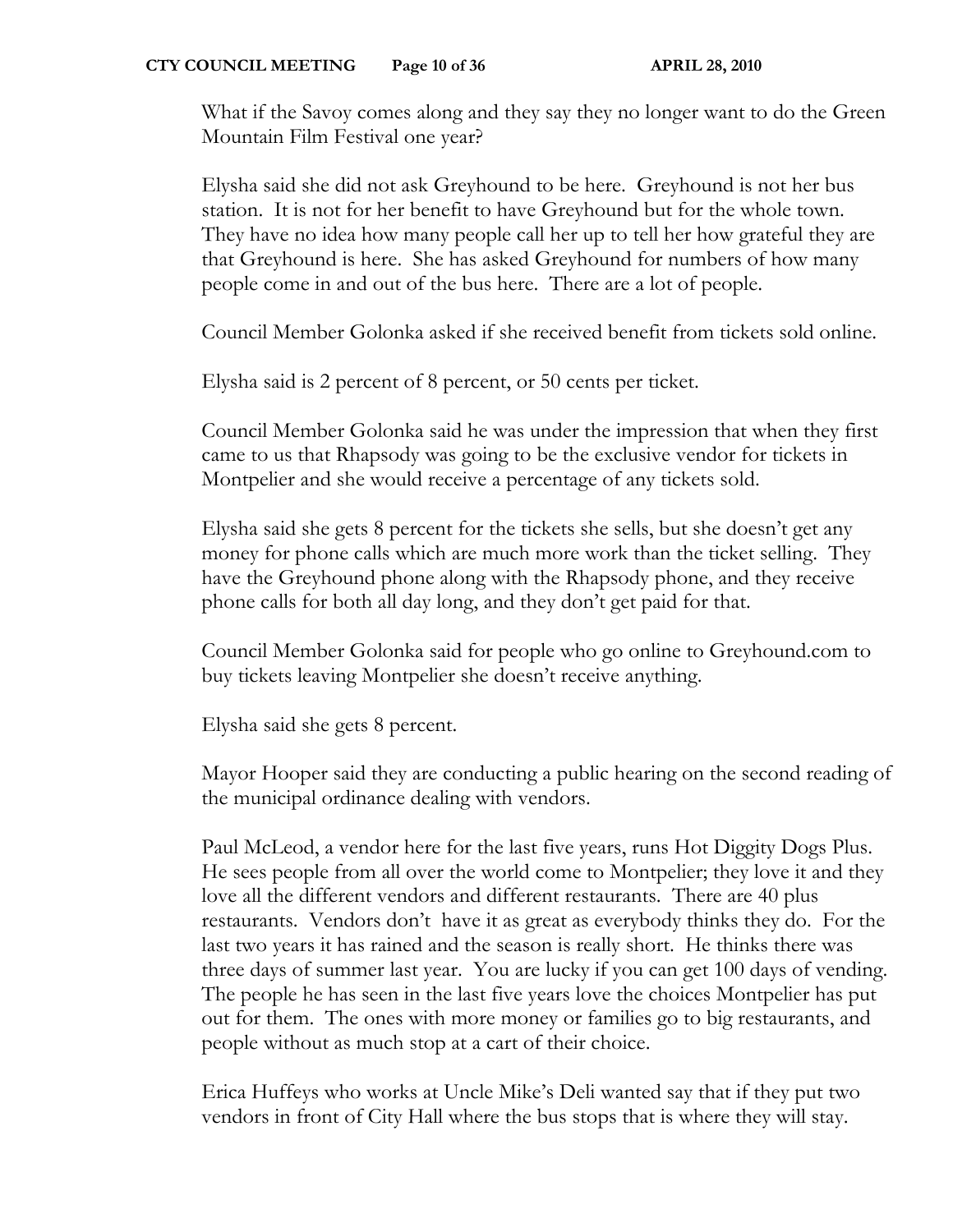If they are hungry that is where they will eat. They aren't going to walk around town to see the other places or even the other vendors. Not only does it affect Rhapsody but it also affects whether they are going to disperse throughout the town. The rain affects them, too. They are there rain or shine.

Mayor Hooper closed the public hearing at 7:40 P.M.

City Manager Fraser said he wanted to be clear that this isn't a zoning ordinance so the Council is not required to have another hearing. They can substantially change and amend the ordinance tonight and pass it if they wish.

Council Member Golonka thanked the City Manager and Suzanne Eikenberry for drafting the vendor's ordinance. He knows that originally Suzanne had recommended the \$250 fee be increased. We are hearing commentary from people that it is too low, and he thinks it is too low. We may not be able to raise it this year, but he personally thinks it should be higher. People pay taxes. There is an equity issue. A gentleman just said they have 100 days - \$250 is only \$2.50 per day. He doesn't think that is fair to people who are long time paying taxpaying citizens of the city of Montpelier. Where it talks about the 50 feet, we changed it to in the same class. We should add in there as determined by the City Manager because if we say in the same class and don't give the City Manager the authority to make that determination. He doesn't think it should be the Council's job to police those types of decisions, and it should be an administrative function.

Relating to enforcement it basically says the warning and corrective penalty issued by the city should be administrative. If someone had their second violation the administrator would take their license, and if they wanted to argue about that they could come to the next Council meeting or else it should be revoked by the City Manager.

Mayor Hooper said she wonders if that is a matter of law. Is there something in the statute that requires that a license issued by a municipality is appealed to Superior Court?

Council Member Jarvis said you would think there would have to be a body above the Council, but it would make sense first that it would come to the City Council.

Mayor Hooper said they are striking section 1408.

Council Member Sherman said she had a comment about (c) also and they discussed that it would be very hard to set prices for various locations to have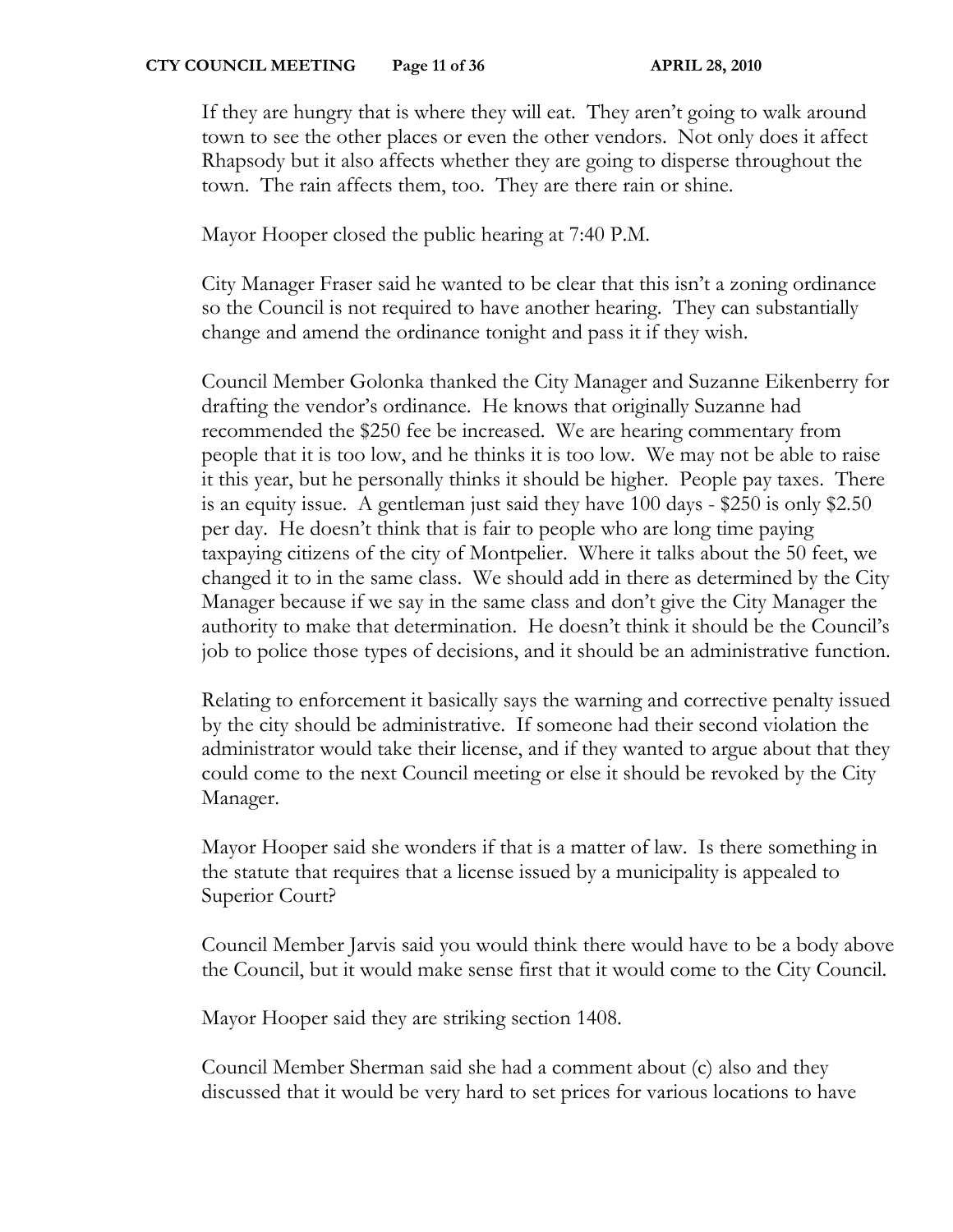an auction of different locations, and if at all possible to include that provision somewhere under fees that for the 2011 summer vendor season we would be holding an auction to determine the fee. Even if that doesn't go into the ordinance that be understood that it will be changed.

City Manager Fraser said the fee is set in the ordinance. They could say that fees will be set by resolution of the Council and then you would have to amend the ordinance every time it changes.

Mayor Hooper said there is a proposal to substitute for § 9-1403 which sets the fees that the City Council would set it by resolution on or before a certain date before the licenses come due.

City Clerk-Treasurer Hoyt said it would be best if they set the fees during the middle of January because they start coming in during February.

Mayor Hooper told Council Member Sherman that would enable the Council to get at what she is proposing.

City Manager Fraser said they wouldn't be amending the ordinance today so you could say applicants for license under §9-1402 shall be a license fee to be determined annually by the City Council in January.

Mayor Hooper said the fees for this year are what they are. We have already issued all of our licenses so we are talking about the future on this.

Council Member Golonka said if they are amending the fee provision there are a couple of other references to fees. Should they be consistent and keep the same message. § 9-1412 special events permit is \$25 fee and then in § 9-1413 the special transient vendor license. Then, we won't have to change the ordinance from year to year.

Clerk-Treasurer Hoyt said they have to make sure that somehow it says after this year because people will still be coming in for permits.

Mayor Hooper said it is clearly the Council's intention that the existing fees remain as they are.

Council Member Weiss moved approval of the city's vendor ordinance as amended with the resolution of the fees. Council Member Sheridan seconded the motion. The vote was 6-0, motion carried unanimously.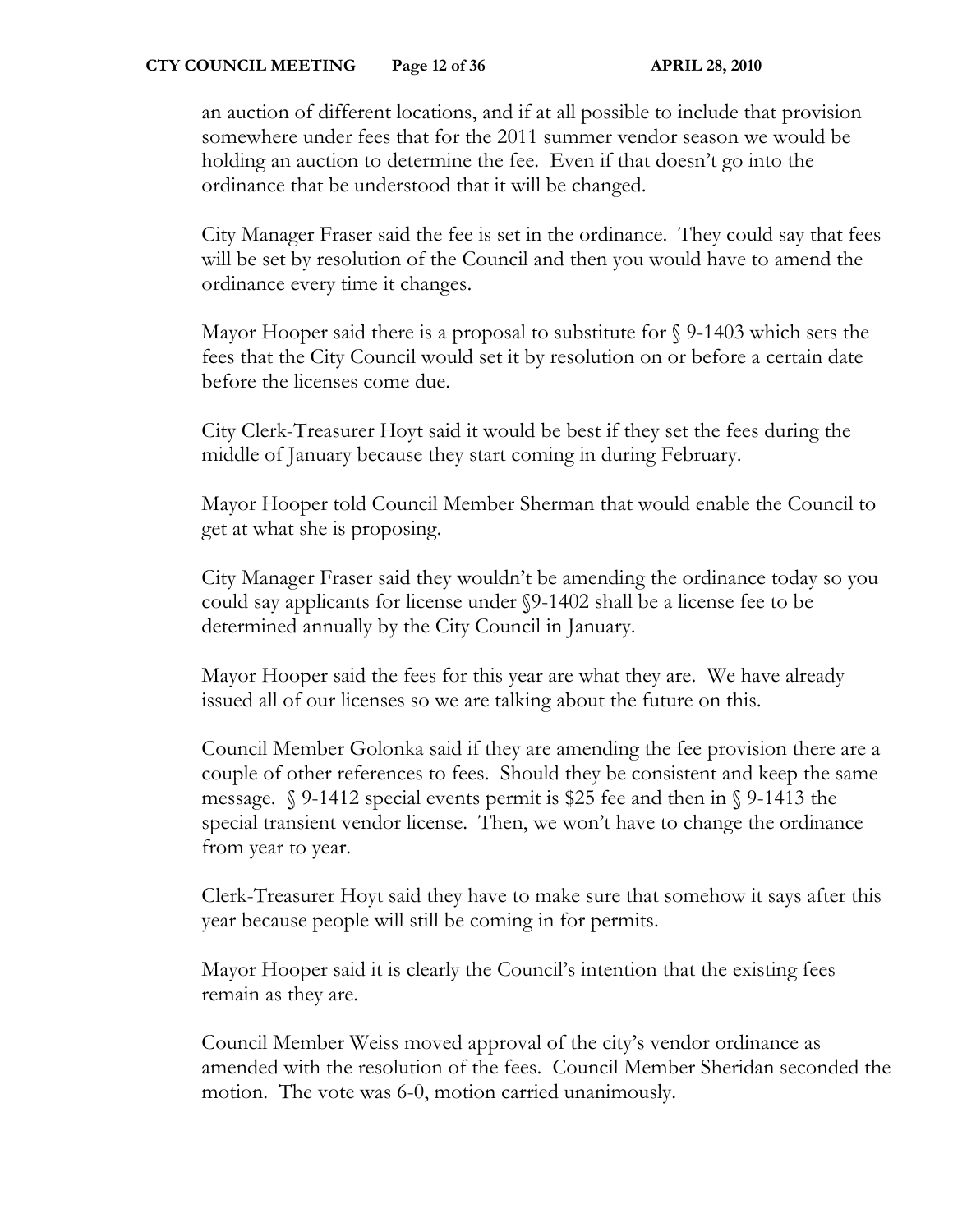City Manager Fraser said they did not respond to the question about what if a restaurant moves into a designated space.

Council Member Jarvis asked if a vendor could keep a restaurant out.

City Manager Fraser replied no.

Mayor Hooper said she would assume if they had their designated space that it is their space for that period of the vendor's license.

City Manager Fraser said when that vendor moves out and that space becomes vacant it might not be renewed as a food space for the following year.

Ms. Eikenberry said regardless of the restaurant question there may be other reasons why a space that was grandfathered one year becomes ineligible the following year because of the way parking spaces are situated. The grandfathering has to be dependent upon legitimate spaces being set because there are many reasons why a space might not be renewed for the following year.

Council Member Jarvis said she would really caution the Council. If a business wants to come into town and locate downtown we should do whatever we have to do to get that business in to an empty storefront, and if it means moving a vendor to a different site that is what it means. We wouldn't be voiding it. We would tell them they have their designated space and unless and until something comes up because empty storefronts are one of the top concerns of so many residents in Montpelier, and is certainly one of hers. If a restaurant wants to come in and sees a food cart is located right there and will probably stop people from coming in to the restaurant, there's not a question in her mind.

Council Member Sheridan said he agrees with Council Member Jarvis because restaurants to him are more of an anchor to our town than vendors.

Council Member Golonka said he agrees and it comes to the fact that our permits aren't permitted. He doesn't agree with the grandfather anyway, and he thinks every year should be an auction or bidding process and subject to the whims of the Council.

Mayor Hooper said she believes what she hears Sarah saying this is the consequence. I buy a vending permit. I am doing my thing, been there for months as a hot dog vendor and a business opens there I lose my space. Council Member Jarvis is saying that vendor would jeopardize the ability of that restaurant to be successful. She would say if they are that marginal that you shouldn't be opening a restaurant.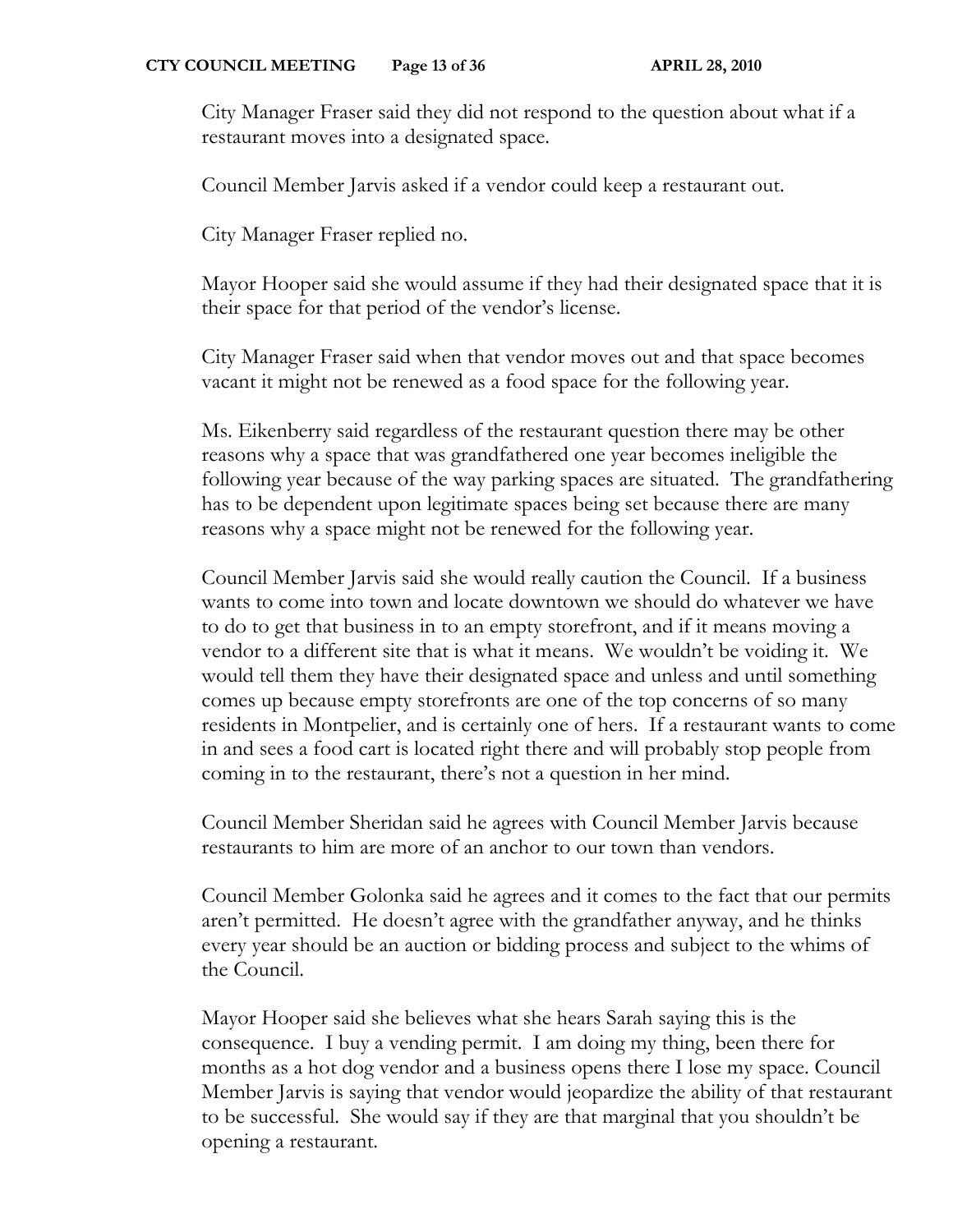Council Member Jarvis said she would be careful about saying that because she thinks there are a lot of people downtown that are very marginal.

Mayor Hooper said she appreciates these are difficult times and people are struggling for foot traffic, but if you are opening a new business and your business plan is shaken by that sort of competition, she agrees with the notion that when the season is up and when the new vending licenses are being issued that we consider that then. It is no longer a food space and applies the ordinance as it is written. She thinks the vending carts add a great deal of liveliness and vitality to our streets. She doesn't want to put out an opposition to them. She doesn't see how this is a big threat to a new business opening up, or if it is she is concerned about them opening up.

Council Member Sheridan said start up is hard. Start up is the time where it is the hardest. People expect start up to be a failing venture for awhile.

Chip Hart from City Center said fortunately he thinks it would be a rare circumstance. There is an equitable issue. The concern they should have, which he sees as a landlord, is whether the cart would be a deterrent to getting a new tenant in a vacant space that may have been vacant for a month or six months. Their history has been fairly good but not everybody's has. There is sort of a hierarchy of values here, and the ultimate one is the one that Sarah recites, which is not to pick on vendors because he also agrees with the Mayor because it adds vitality, a color and another thread in the fabric of downtown. But, ultimately, it should always be filling vacant spaces. He is sympathetic to the concept. You might for a year or two delegate to the City Manager some authority to try to make things work. If a vendor likes a spot that is in front of a vacant space if he understood there was a risk to it you have dealt with some of the equitable issue that he is at risk and that you as a city would make the best effort to move him to another spot if there was a competition issue. If you couldn't at the very least refund his fee for the year. The concern he has is that at the start of the season, you are coming out of the winter, and for a startup time all this timing can become very critical. If the space doesn't get leased hypothetically by early fall, and it is principally a likely restaurant, it could go into the next season before it got opened. He isn't that familiar with what the velocity of turnover is here, but these are tender times.

Mayor Hooper said she would suggest that we would be very fortunate to have a vendor in front of an empty space because otherwise it is a notably empty blank spot on the walk where people might choose to walk that entire length of sidewalk and other businesses around it could suffer. A vending cart has its own startup fees and expenses. They are certainly nothing compared to what people have who are moving into a space, but they are buying equipment and making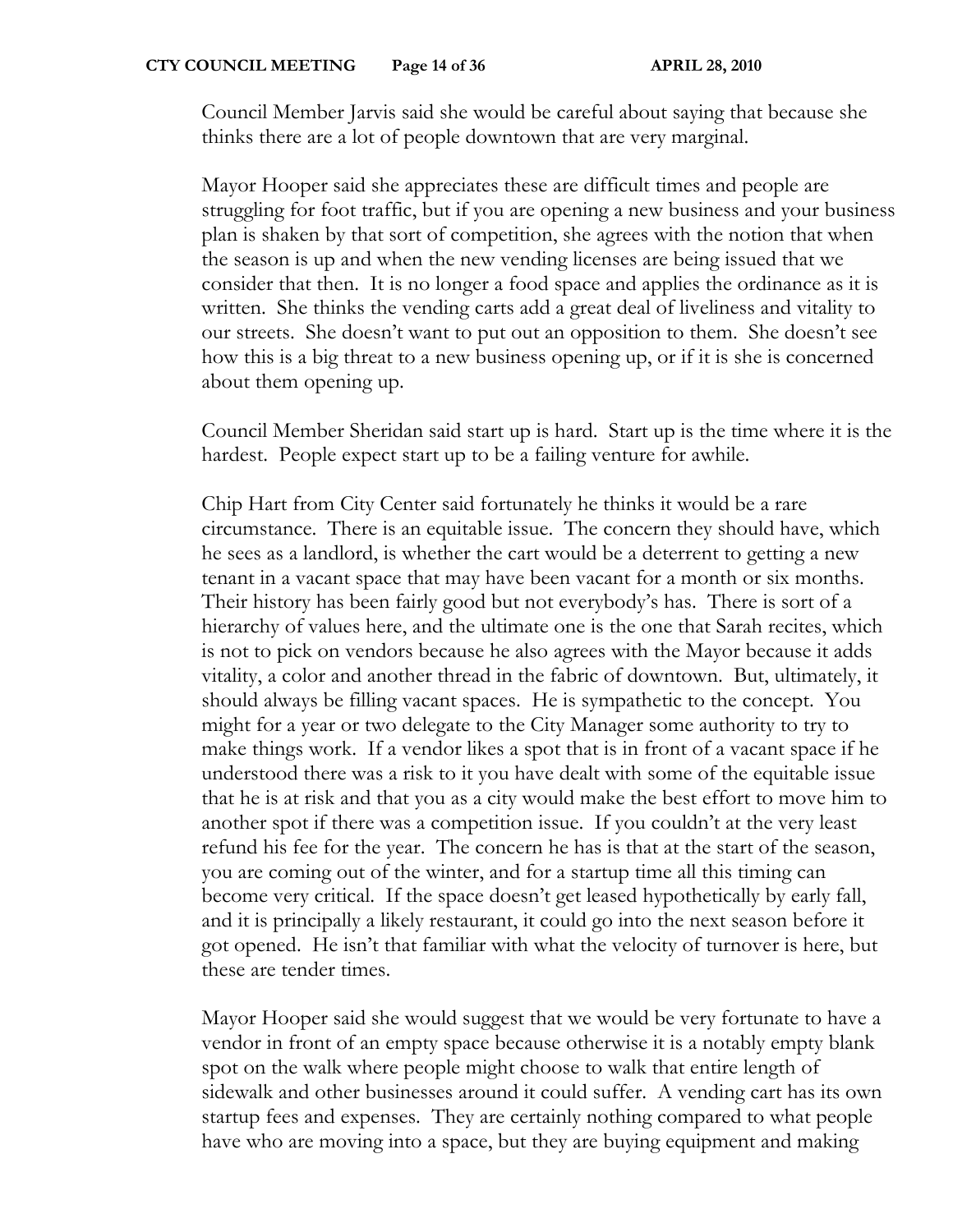commitments to our downtown in a similar way. She would suggest that if they are willing to do that for a period of time that we would allow them to be there for that season and then evaluated again for the following season following the rules of the ordinance. She senses hostility towards vendors.

Council Member Jarvis said absolutely vendors lend a huge amount of vitality and it is wonderful to have people outside and talking to each other, meeting downtown, etc. There are other issues we need to focus on.

Council Member Weiss said this does not include exceptions to the rules. There is an equity issue here and the vendors have a very high priority. They are entering into a contract with the city for a space for a certain amount of time for a certain amount of dollars and we need to honor that. He doesn't see how at this point without reopening the ordinance that we can go back and say we are going to put a provision in your agreement that if x happens y will occur. He doesn't see any need for this discussion.

Council Member Jarvis said she sees the opposite because of the 50 foot rule for restaurants.

10-105 City Hall Arts Center Management – ordinance.

a. First Reading of proposed revisions to Article VIII of the City ordinances concerning use of City Hall. :

b. The City Manager has proposed amendments to the ordinance which more accurately reflect current practices and which allow changes to rental policies and fees without requiring future ordinance amendments.

Recommendation: Conduct first reading, set second reading for May 12, 2010.

Mayor Hooper said the Council is conducting their first reading of the city ordinance related to the use of City Hall.

City Manager Fraser said in their packets a week ago there were five documents sent out that Dona Bate and Kim Bent who worked very diligently for several weeks. In the fall there was a situation where a question came about a fee waiver but also other fees being assessed and what the ordinance said as well as what the policy was. There were some discrepancies between the various governing documents. They started looking at the ordinance and worked their way through creating a series of documents that established the role that Lost Nation Theater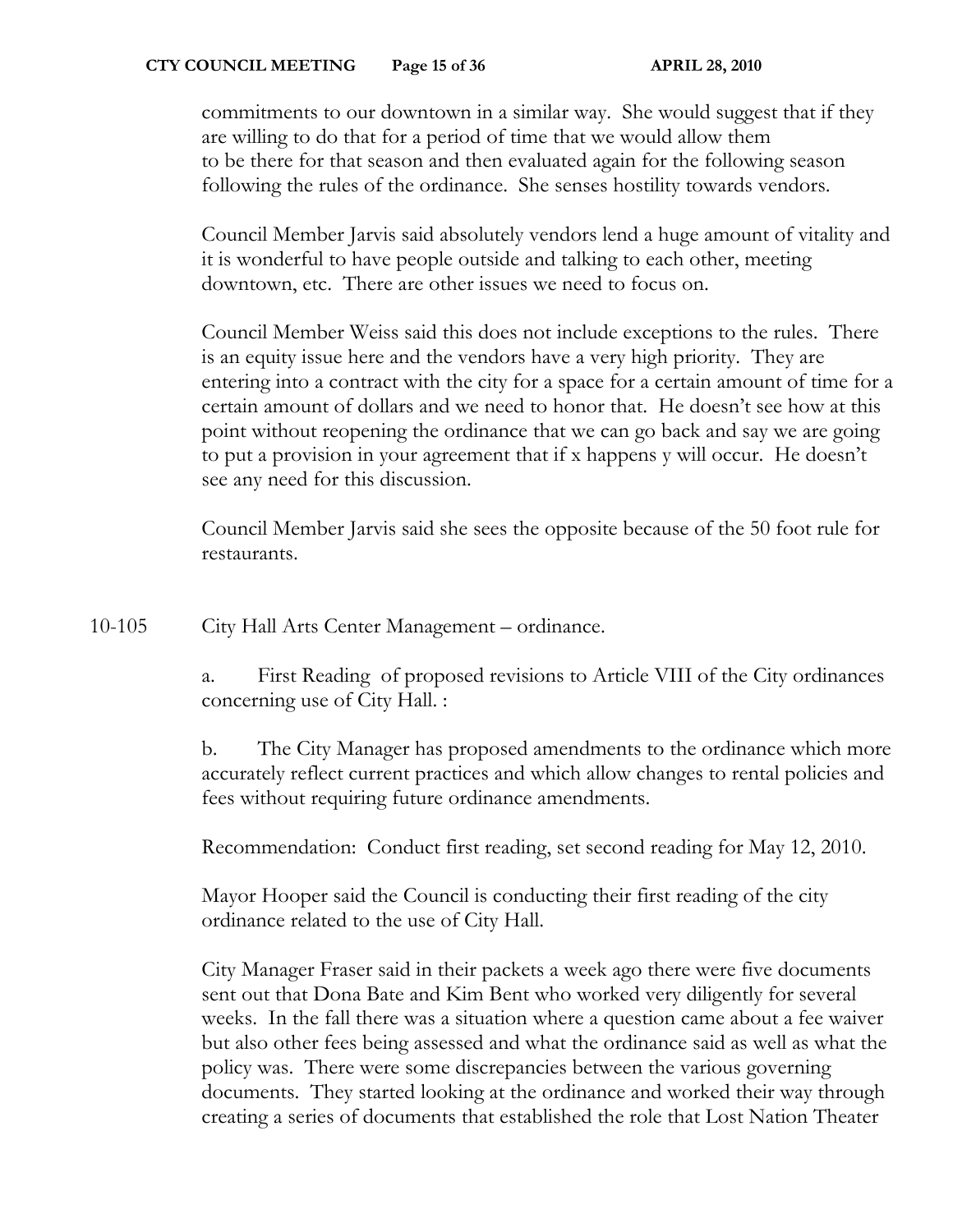would play as a rental agent and recognizing that some time in the future the city might wish to change them as a rental agent but still have them are performing. There is a separate agreement for their performing and then there is the policy and attached fee schedules.

They looked first at the ordinance that had been crafted back in the early 90's which still referred to the Onion River Arts Council. It set specific fees and had a lot of processes that are no longer being used. They sought to drastically shorten that up and have it be an ordinance that the Council or other agent shall administer and have the ability to rent it and that an agent may receive a percentage of the fees and/or space or other consideration. It authorizes that arrangement. It basically says the Council will set a resolution and a policy for the use of the building and that can be updated from time to time without having to redo the ordinance. That is what the amendment to the ordinance is. While they were in that section it also included fees for the Memorial Room and others and they also converted that to resolution by the Council. They did set up an appeal process. If you go through the policy they allowed the agent to reduce the fee for certain activities but if someone wanted to reduce it further or waive it they have to come before the Council. The ordinance requires two formal readings.

The second document is taking the rental agreement to the agent agreement with Lost Nation. This is an attempt to articulate what is happening now and make sure it matches the current practice and requirements so it clearly states what their responsibilities are as rental agents. Then, there was an agreement with them which the Council adopted some years ago, which was an open ended agreement for them to use the theater space. They tried to talk about the times and again recognize the practice that was happening.

They realized that having an open ended agreement they weren't sure what happened if someone wanted to get out of it. They set the rental agent agreement with a 90-day notice saying if they aren't doing their job managing our space we might want to do it ourselves or hire somebody else to be the agent booking the space. In terms of their season we simply set as a contract with no end date but a 12 month notice so they certainly could complete their theater season and possibly get a second theater season. Conversely, it may also be they may need to terminate and that might be their last season. It was meant with the intent for a long term arrangement but it did have a termination clause, and that 12 months could be changed to longer if needed. It is included that the parties could agree upon a different time, so if they decided 18 months or 24 months would be better to get a season in we could do that.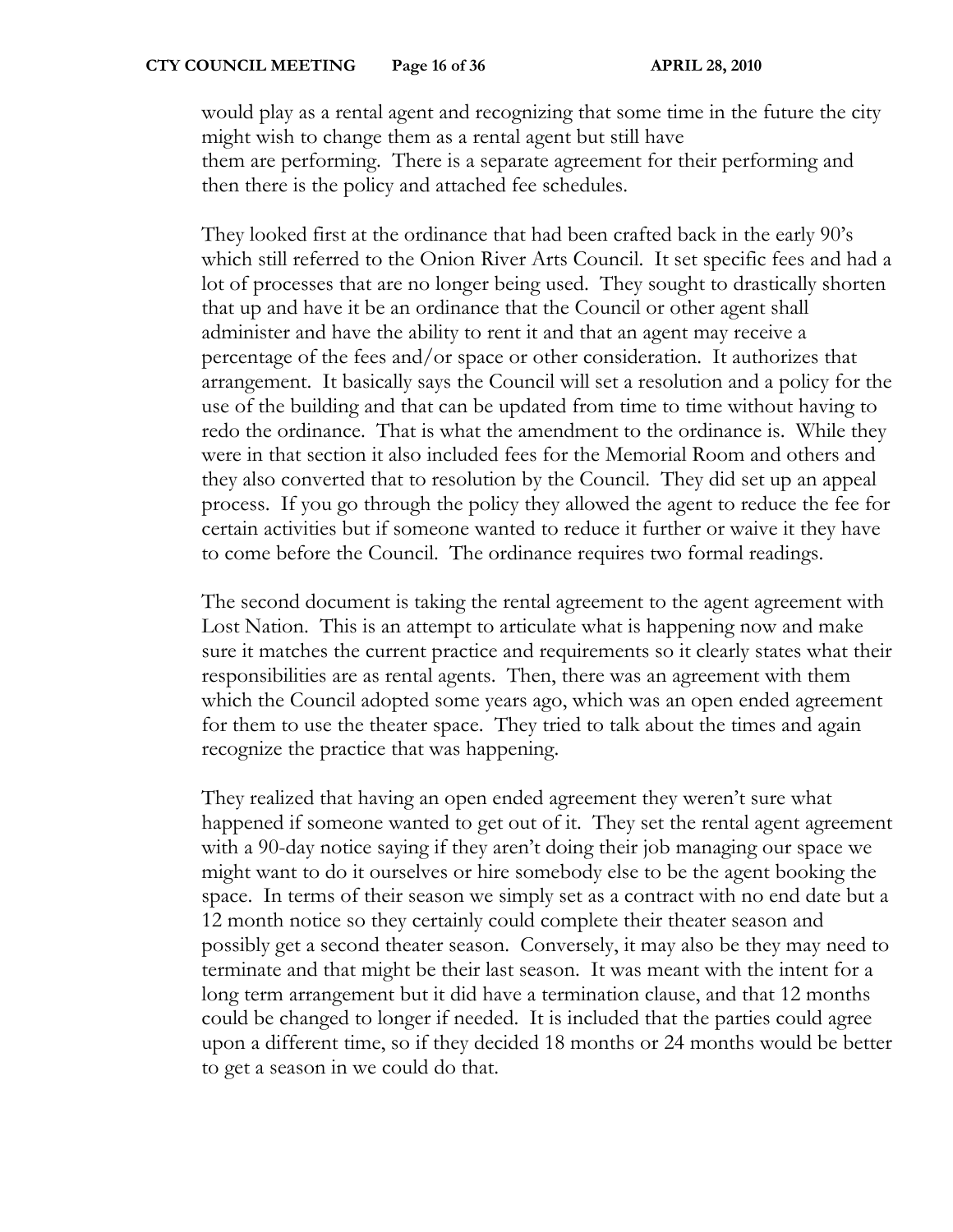With regard to the rental policy they tried to make very clear what the different fees were for different things because in addition to use fees there are tech fees, equipment, personnel fees and cleanup. They specifically went around this provision that said if you are having beer and wine and can't get a fee waiver they drafted one instead with a security deposit. They would determine the size and nature of the event and have an appropriate security deposit, and then if the Council still wishes to waive the fee because it is for the public good they can. Our building is protected and their costs are protected because we have a deposit. If people are responsible and clean it all up then they will receive their security deposit back.

One major change in the rates was the rates used to talk about if you were a nonprofit agency or a for profit agency. There were different prices whether you were a private business or a nonprofit agency. Instead of going by who the entity is who is renting the facility but what is the nature of the event so if National Life wanted to hold a charitable event in City Hall the event would be considered charitable and get the lower fees and the cost savings whereas if a nonprofit agency wanted to hold a holiday party for their employees that would be a private event and not for charity so they would pay the private event fee. They decided to go away from who it was and more about what it was. That made a lot more sense in terms who we would be charging the lower fee.

They also talked about there being a single person contact. For instance, the concert to raise money for Haiti was sponsored by an ad hoc group that got together. In that case there wasn't a single individual sponsoring the event. At other times with a group of folks or committee it was hard to know who was responsible to make sure it was cleaned up, who is responsible to see the fee gets paid and who is responsible to make sure that the technical elements are taken care of. Somebody has to sign the document and say they are the responsible party and the person they will communicate with.

They tried to look at the fees and looked at the Barre Opera House as the nearest public type of space, and they looked at the Capitol Plaza as the nearest private location that had events and what their fees were realizing they weren't the Plaza or the Opera House. Most of the other rules are similar.

The last document, which he doesn't think the Council has to approve, is the rental contract. That shows what the renter sees and it is consistent with our policies. The final page is simply the rate sheet so that any cost anybody would have is right there in front of them and there is no hidden cost. People felt there were hidden costs being tacked on. If you are considering renting City Hall and you get a copy of the contract the rate sheet is included as well as the rental policy.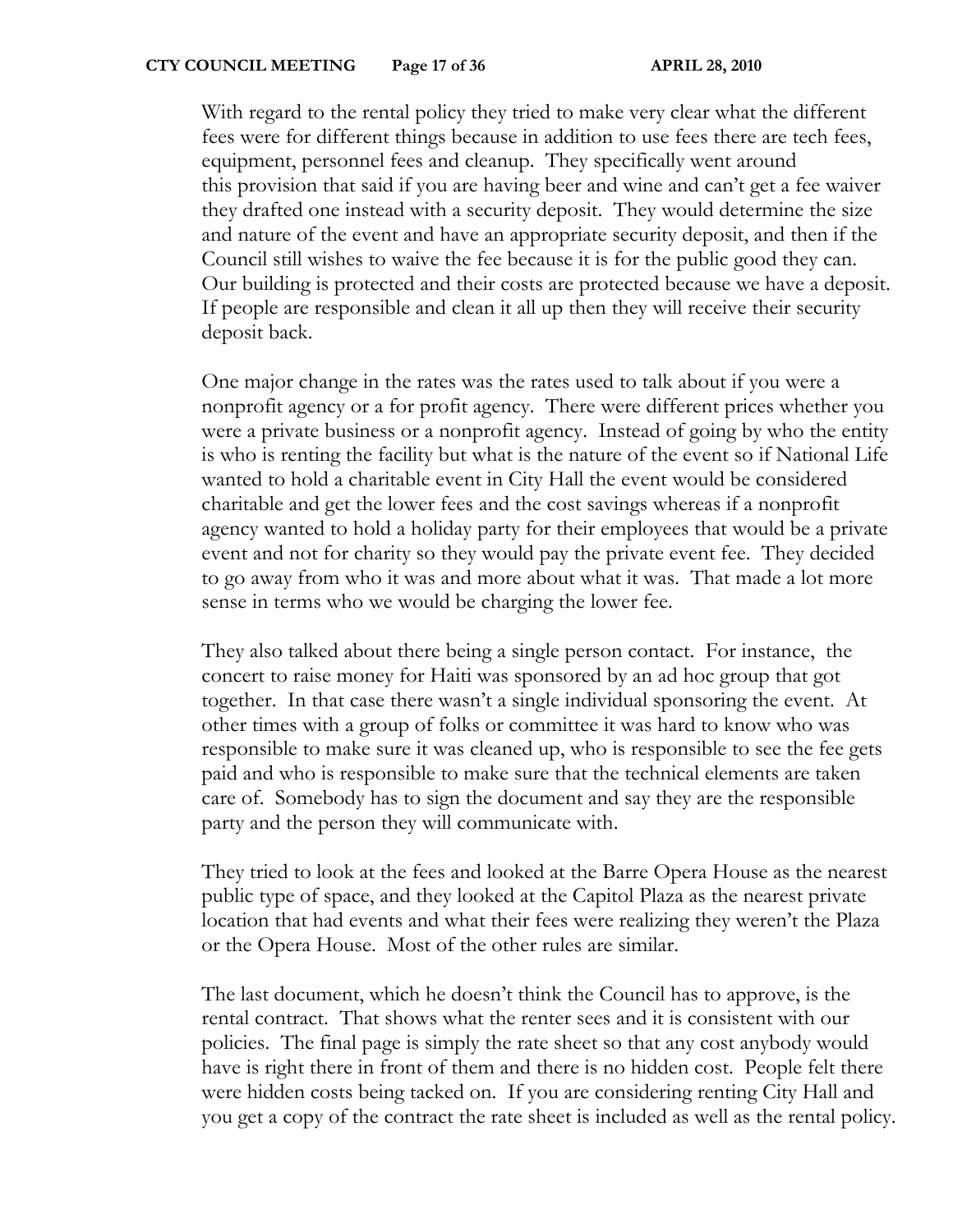Council Member Golonka said he had a couple of questions about liability insurance. In the special City Hall Arts Center rental agreement it is provided that Lost Nation Theater is going to provide \$300,000 for occurrence and \$600,000 in the aggregate. It seems a little low. What is the current city liability policy? He thinks they would want to have coverage of at least a million dollars.

Dona Bate replied that most organized organizations have \$1 million for each occurrence and \$2 million for the aggregate. That is what the standard is.

Council Member Golonka said this seems very low to him so he would review that. Secondly, on the Montpelier City Hall Center rental policy it says liability insurance will not be required for classrooms, workshops and concerts. Whose liability insurance does cover that if something happens? Is it Lost Nation Theater's umbrella policy listed in the Special City Hall Arts Center or is it Montpelier's policy? He would like clarification on that in terms of liability insurance.

Dona Bate said the thing about the minimum is that there are groups that don't have insurance. They go out and get a specific certificate for that event and hence it is the lower requirement. It wasn't their determination about classrooms. That was in the previous policy so they continued it, but both the city, Lost Nation Theater and the group because a lot of educational workshops come from groups that have their own insurance.

Council Member Golonka said they are saying here that it is on a case by case basis that they may not require it. If they don't require it and somebody doesn't have it, which covers it, the city's policy or Lost Nation's policy?

Ms. Bate said the rental contract is not Lost Nation requiring it but the city requiring it. It is a city requirement; the Lost Nation Theater is only the agent. If the city wants to change it, that's fine, but they didn't see a need to change it.

Mayor Hooper said there is an underlying question about who has to carry the liability.

Dona Bate said the rental policy and the reason they use the word agent, it is an agent and as an agent there are certain liabilities that under the function and responsibility of Lost Nation, but with the rental group the city has their ultimate responsibility of actually owning the facility.

City Manager Fraser said what Tom is saying is that maybe we should just take out the line that says insurance coverage will be determined on a case by case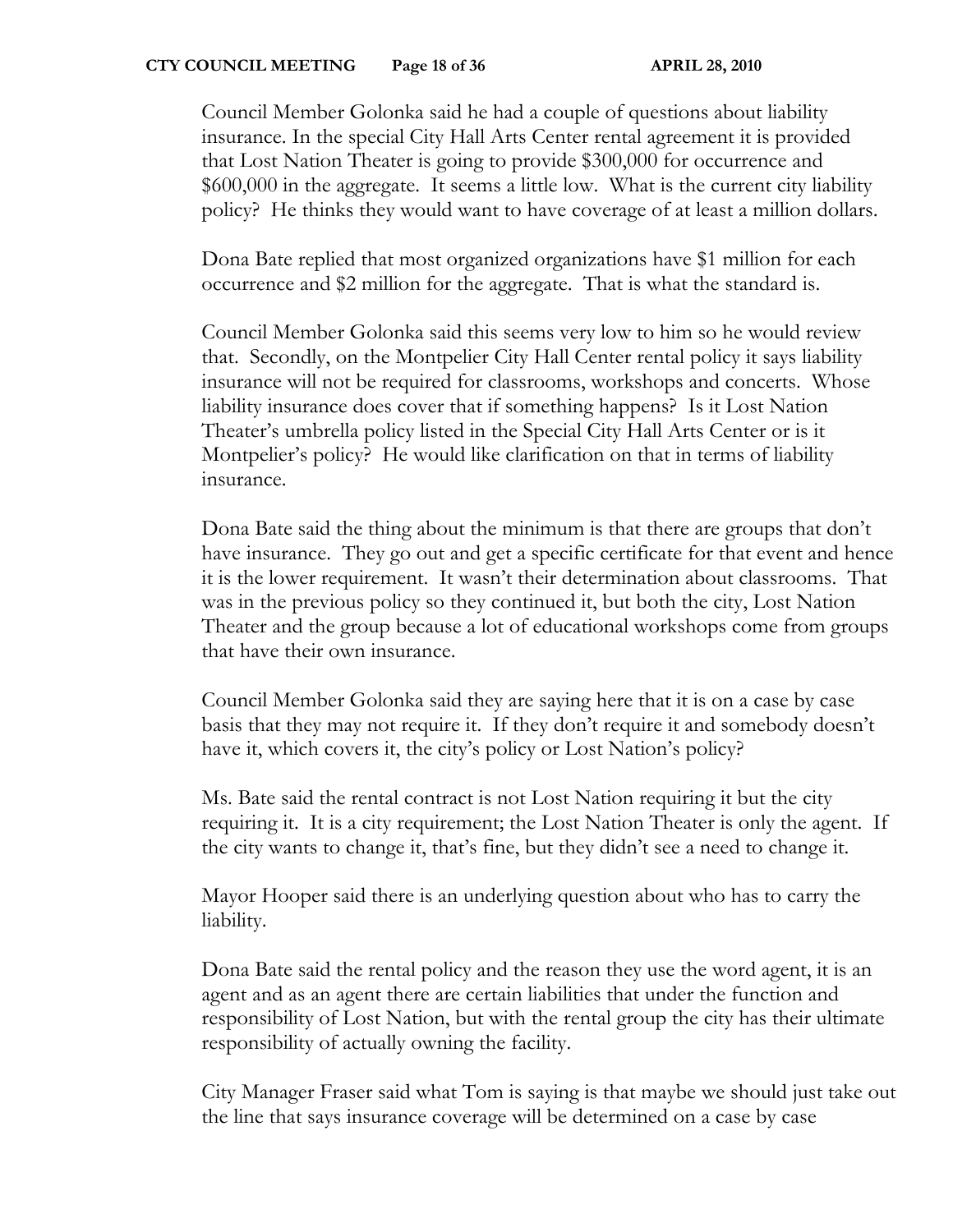basis and say it will be required for all events. They can take out the line that says readings, rehearsals, workshops and classes may not require insurance.

They don't require insurance for people using the Memorial Room for meetings.

Ms. Bate said it may have more to do with the numbers than anything else.

Council Member Golonka suggested they check with their insurance carrier.

Council Member Weiss said on page 2 of the City Hall Arts Center Management document, sub (a) reads that all other provisions of this ordinance shall be administered by the Manager. Yet, there are other places within the document in which different people appear to have some administrative responsibilities. Where do we know what the other provisions are?

Mayor Hooper asked if his question had to do with the ordinance language.

Council Member Weiss said in Article 8, the Use of City Hall, and Section  $2-80(a)(1)$ . There are responsibilities given to the Clerk and responsibilities given to Lost Nation.

City Manager Fraser said they tried to take out all of the Clerk responsibilities. When this first came up everything went through the Clerk's Office. He talked with Charlotte and she said they aren't really involved with it now and they didn't want her involved in resolving disputes. He thought they had taken out any other reference to the Clerk except for elections and official municipal meetings.

Council Member Weiss said subsection (a) reads: "All other provisions shall be administered by the Manager." What are the other provisions?

City Manager Fraser said whatever there might be. It was a catchall meaning if it wasn't clear who had to make a decision. There is a decision about appropriate use. It was meant to clearly identify that if there was something unanticipated that it would fall with the City Manager. The existing ordinance current says all other provisions shall be administered by the City Clerk, and they simply changed clerk to manager. He doesn't think they gave a lot of thought to what those other provisions might be.

Council Member Weiss said his next concern is on page 2, Rental Fees for Memorial Room. At the end it says must be paid in advance to the City Clerk.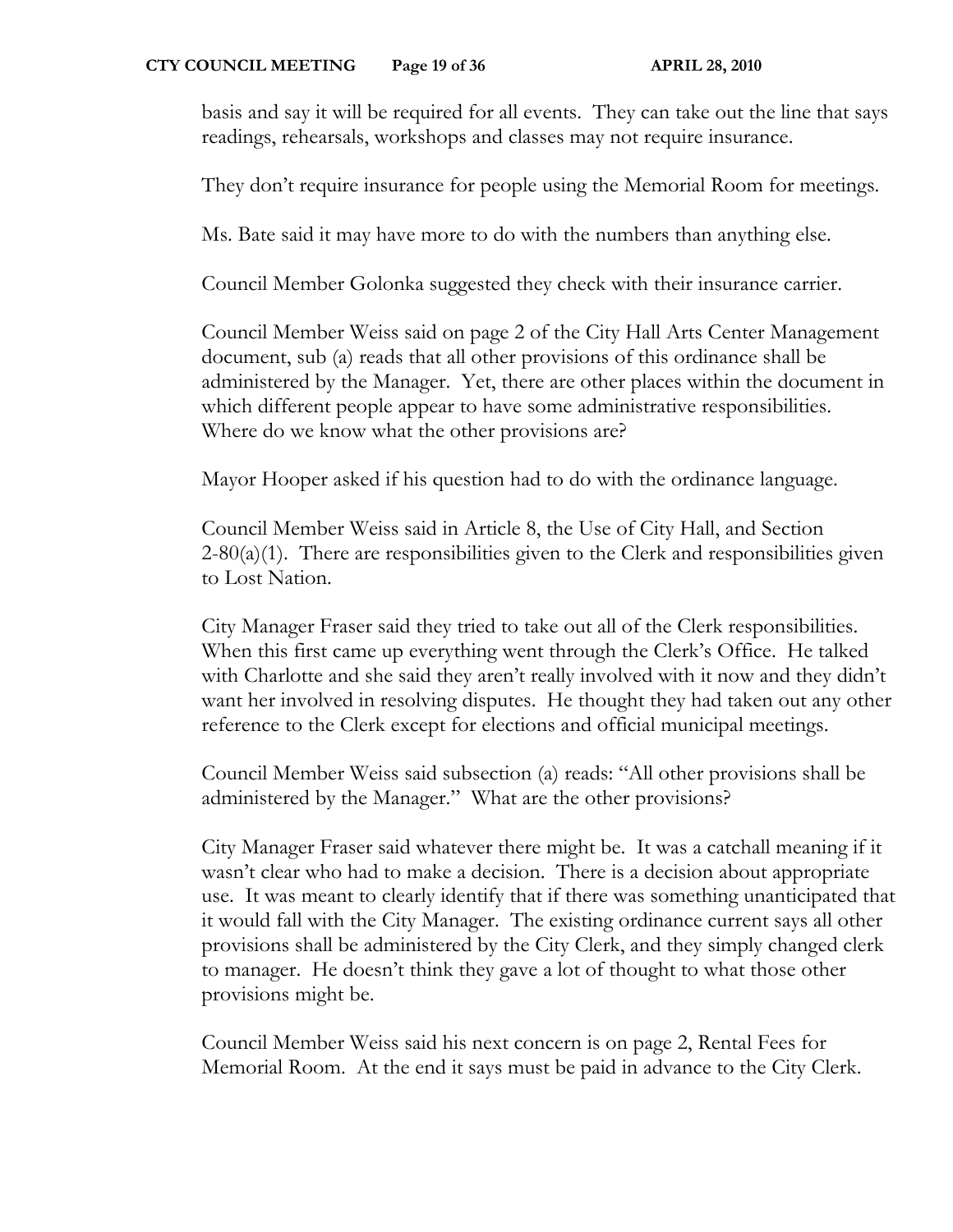#### **CTY COUNCIL MEETING** Page 20 of 36 **APRIL 28, 2010**

City Manager Fraser replied that is correct. They are talking about the Memorial Room on this floor and not the upstairs rental. Lost Nation Theater has nothing to do with renting Memorial Room. Someone comes in and books it through the Manager's Office and get told it is a \$25 fee. They come in and make a check out to the City of Montpelier and they give it to the City Clerk.

Council Member Weiss said in (c), the same page, 805(a), "The Manager is granted the right to waive any rental fee." Yet, there are provisions elsewhere in the agreement about rental fee waiver.

City Manager Fraser said this specifically applies to the Memorial Room.

Council Member Jarvis said she has a question about the rental agreement for Lost Nation. Part of the reason we don't charge rent is because they act as the city's agent. Is that correct?

City Manager Fraser said that is partly true, although they were actually here functioning as a theater without rent before they took on that responsibility. That is one of the things they do for us in exchange, and that is why the ordinance said that was a consideration that could be given. It was also because they felt having the theater in downtown was important. There had been a provision that any event above 250 tickets sold that the city received 25 cents from each ticket, and it had never been collected so they took that out.

Council Member Jarvis moved first reading of the ordinance and set the second public hearing for May 12<sup>th</sup>. Council Member Weiss seconded the motion. The vote was 6-0, motion carried unanimously.

10-106 City Hall Arts Center Management – policies and agreements.

- a. In conjunction with this Council will consider:
	- 1) Revised Rental Management Agent with Lost Nation Theater.
	- 2) Revised Use Rental Agreement with Lost Nation Theater.
	- 3) Revised City Hall Arts Center Rental Policy and Rate Sheet.
	- 4) Revised City Hall Arts Center Rental Agreement
- b. The City Manager has proposed the above policies and agreements which are consistent with the proposed ordinance amendment and which reflect current policies.

Recommendation: Approve the policies and agreements as presented.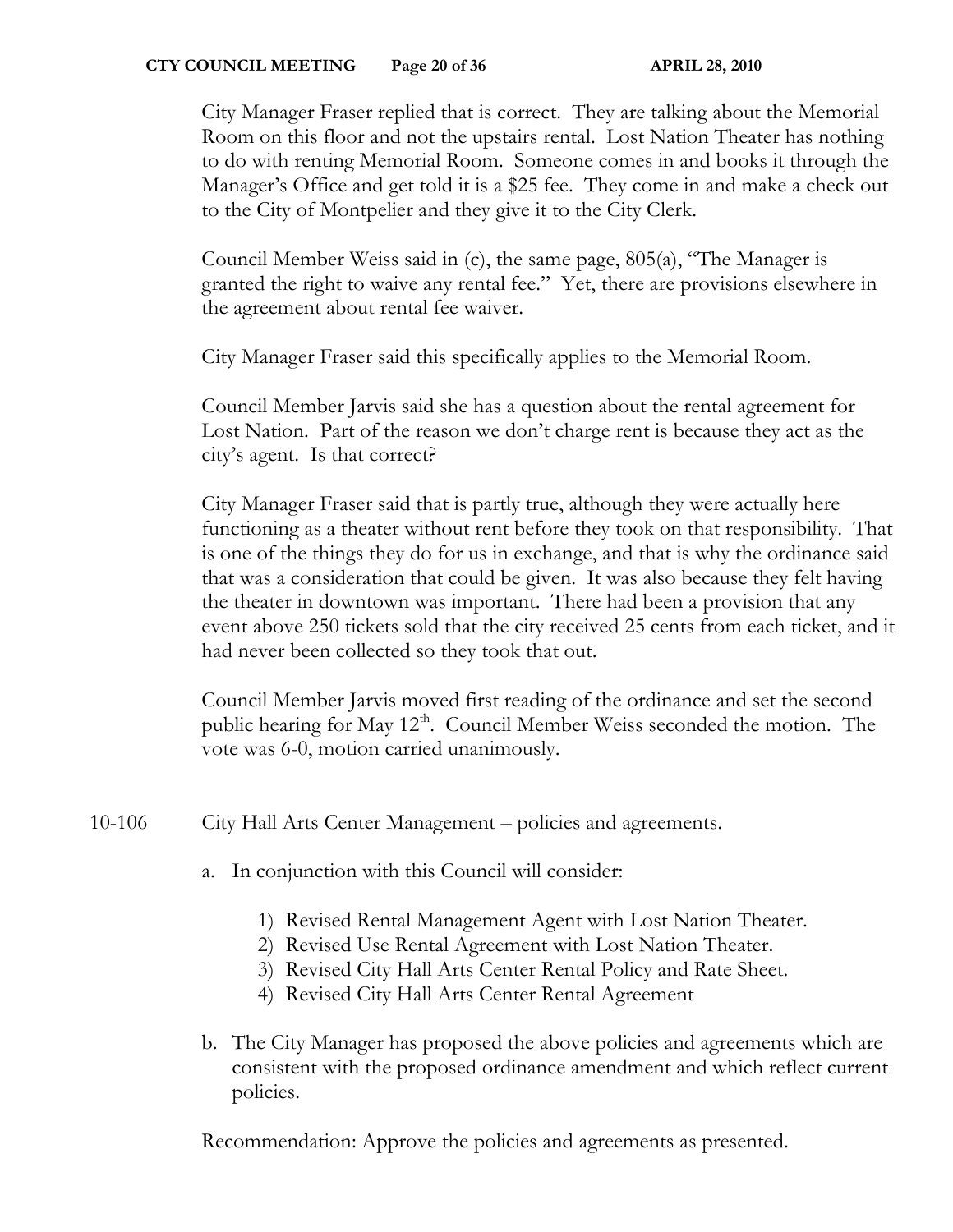The liability insurance on the rental agreement is changed to \$1 million and \$2 million.

Mayor Hooper said she thinks they can move all fee rates together.

Council Member Weiss said under the base rates for one day he can't figure out the \$25 for each additional 25 people attending. How do you calculate that as compared to the \$75 for each 100 persons attending?

Mayor Hooper said they should be clear on that.

City Manager Fraser said if there is \$25 for each additional 25 people that would be \$100, but then it is only \$75 for each 100.

Ms. Bate said it goes by layers. It is \$250 up to the first 100 people and \$25 for each additional. Up to 200 people you are going to pay \$350. We need to add up to \$350.

Council Member Weiss said on that page at the very bottom it says no fees will be waived without approval of the City Council. The other pieces of this document give Lost Nation Theater and/or the Manager has the right to waive the fee.

City Manager Fraser replied it isn't a total waiver but a reduction. The final waiver has always been with the Council. There is a base rate and a reduced rate. If he comes in for his base rate and says he has a charitable event. Lost Nation on their own can determine if it is a charitable event and drop you down to the reduced rate. If you then want to go further than that, you can come to the City Council and ask for either a further reduction or a complete waiver.

Council Member Golonka said any changes to these fees would then have to be approved by the City Council.

Mayor Hooper said there is the event rate which is discussed on the document they are looking at that says rental policy. In addition, the next document is a rental contract which we have the rate sheet for the technical services and equipment. She presumes that is in addition to renting the facility for the rates that are described on the prior document she is going to be required to hire people by our agent to manage and supervise. In other words, for using their equipment people need to pay for that service.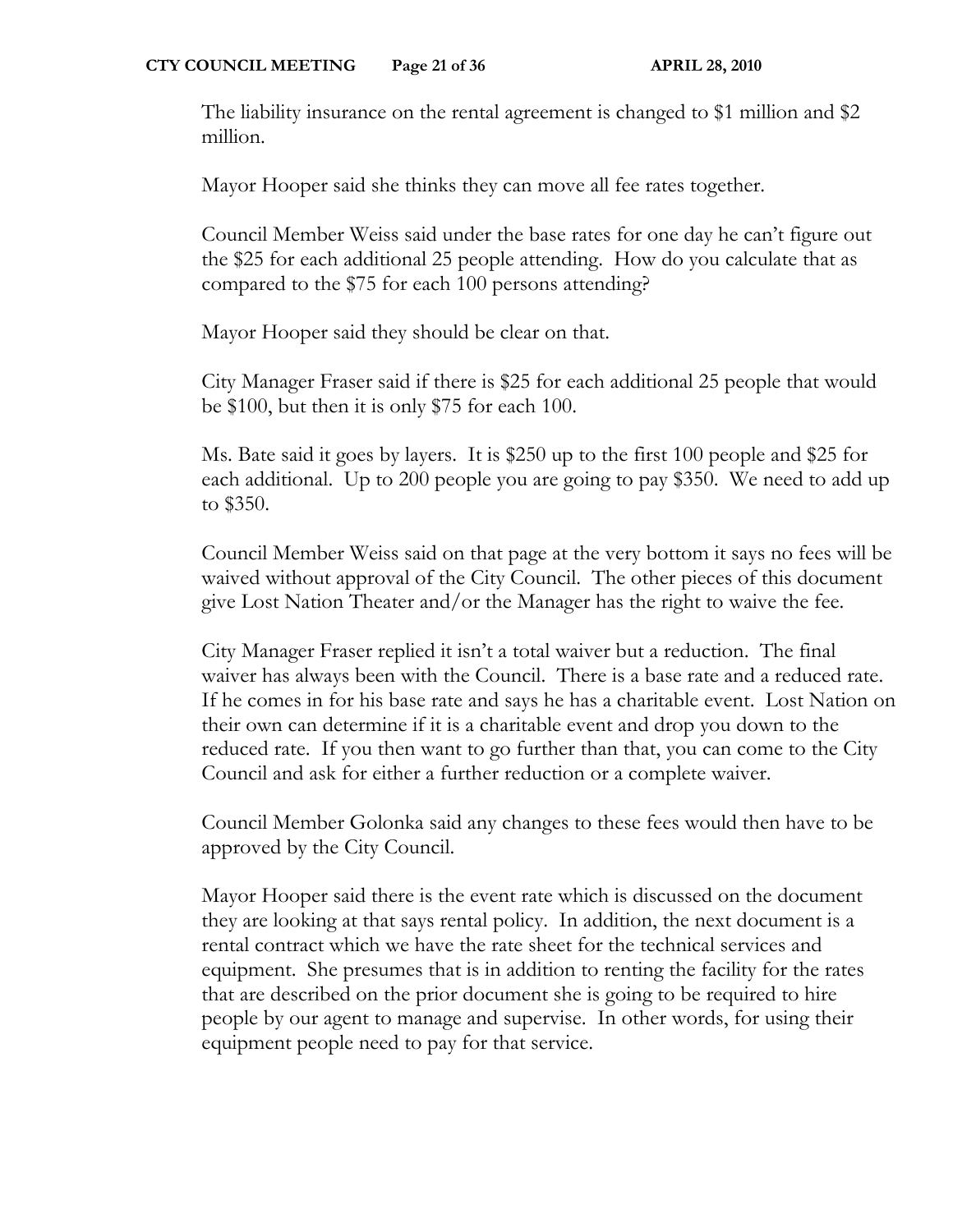Council Member Jarvis said where it says rates for events on the first page they should say plus applicable rates for technical services and equipment.

City Manager Fraser said right above that in rental fees, "In addition to renting space renters will be responsible for the following pieces: mandatory facility preparation, preservation fee, planning and technical fees. See rate sheet."

Mayor Hooper said when folks are looking at the rental policy with the rates for events there are other rates that would apply there. If she is renting the hall for the day she is also paying \$200 to \$300 more to hire people to be there.

Council Member Golonka asked what would facilitate a one-way facility configuration for \$400.

Ms. Bate said they want the seats and platforms set up.

Kim Bent said the small theater configuration which is up from April through October.

Ms. Bate said the room is empty when they rent it. When you put the chairs up, depending upon what type of configuration, the platform goes in and the chairs go up and get bolted; it is a huge amount of labor.

City Manager Fraser said if the theater is set up like it is now through fall and someone wants to have an event in that configuration they don't get charged the fee.

Ms. Bate and Mr. Bent said no because it is already set up.

Council Member Sherman said when someone like the Co-op does an annual meeting there and it is an open space and they stack the chairs at the end, what sort of facility configuration fee would they pay?

Mr. Bent replied there is none. It is just a basic rate for the management of the space. If it is skilled labor it is \$20 per hour; if it is just manual labor it is \$14 per hour.

Ms. Bate said the spreadsheet was just to let you know what the average rent is. The average rent for 10 events was \$98. The average bill for this space was a total of \$360, so out of \$360 with \$200 being for rent you are talking about the average less than \$200 and personnel, lights, equipment, chairs and tables.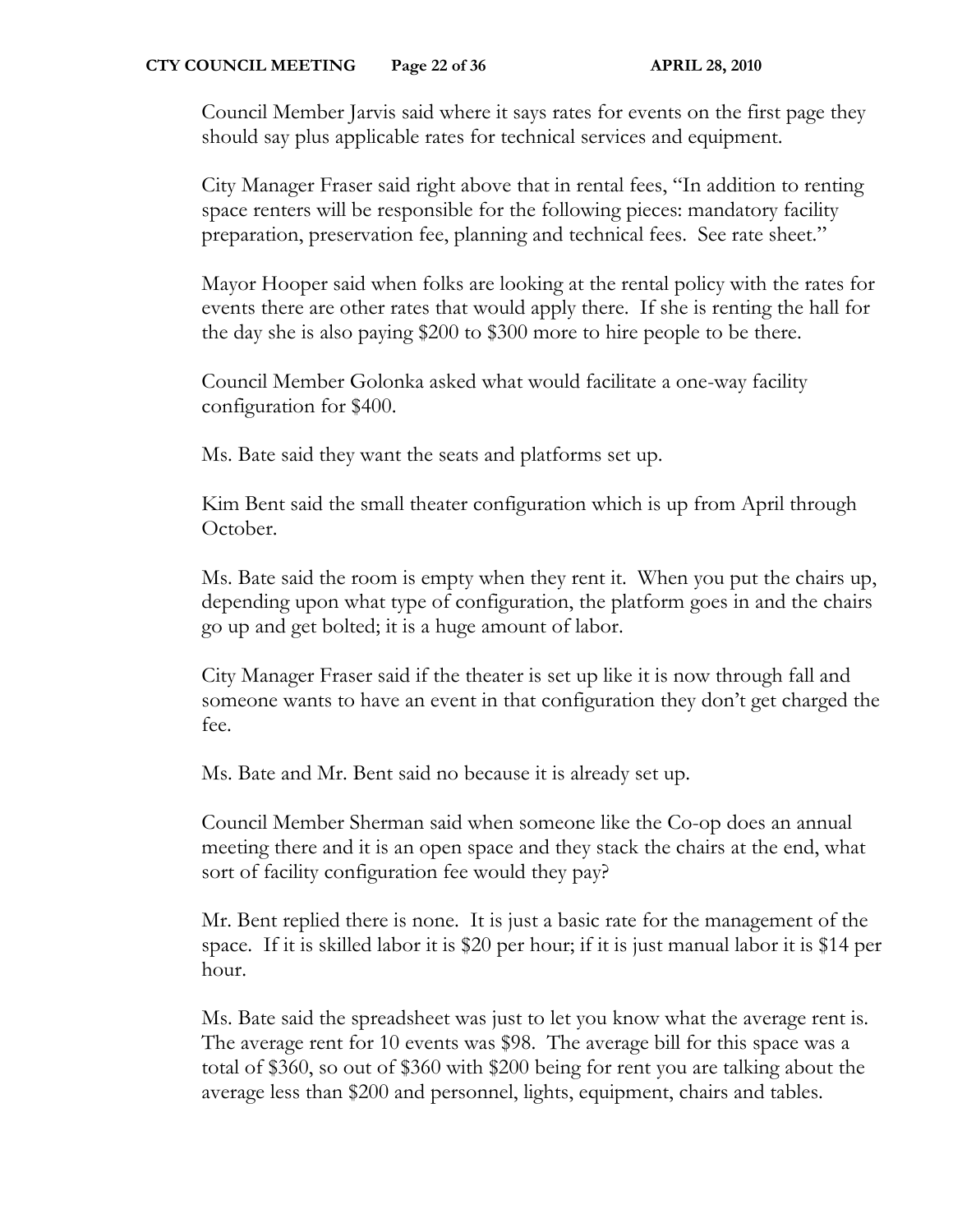Mayor Hooper said Council Member Golonka is not necessarily questioning how much the fee is, but the process for deriving it. He said it seems complicated.

Mayor Hooper said the Council's plan is to hold a second hearing on the  $12<sup>th</sup>$  of May, and at that second hearing there will be a little more information about insurance at which point they will adopt the associated policies.

Council Member Weiss said going back to the ordinance it now reads that the agent may receive a percentage of the rental fee approved by the Council. At the next meeting he would like to hear a range of what percentage would be. The old percentage was 20 percent.

City Manager Fraser said what they were doing here was to simply empower future Councils without having to make an ordinance arrangement to allow for this. They don't get any percentage right now. In the future let's say it wasn't Lost Nation Theater and Alan Weiss Ticket Agency decided to take over management and said they would do it for 20 percent of the sales. That empowers the Council to make that arrangement without having to amend the ordinance.

Council Member Weiss asked what reimbursement does Lost Nation get for the services they provide.

Dona Bate replied the use of the theater space.

- 10-107 Discussion of continuing the \$75 Zoning Appeals fee.
	- a. Decisions or determinations by the Zoning Administrator may be appealed to the Development Review Board. These include determinations of whether a permit is needed, approval of permits, determinations of whether a variance is needed, enforcement decisions and many other determinations.
	- b. Appeals to the DRB include a \$75 fee paid by the appellant.
	- c. A citizen recently questioned whether this fee was appropriate in all cases, particularly when the appellant was not the person seeking to make changes to their property.

Recommendation: Discussion, direction to staff.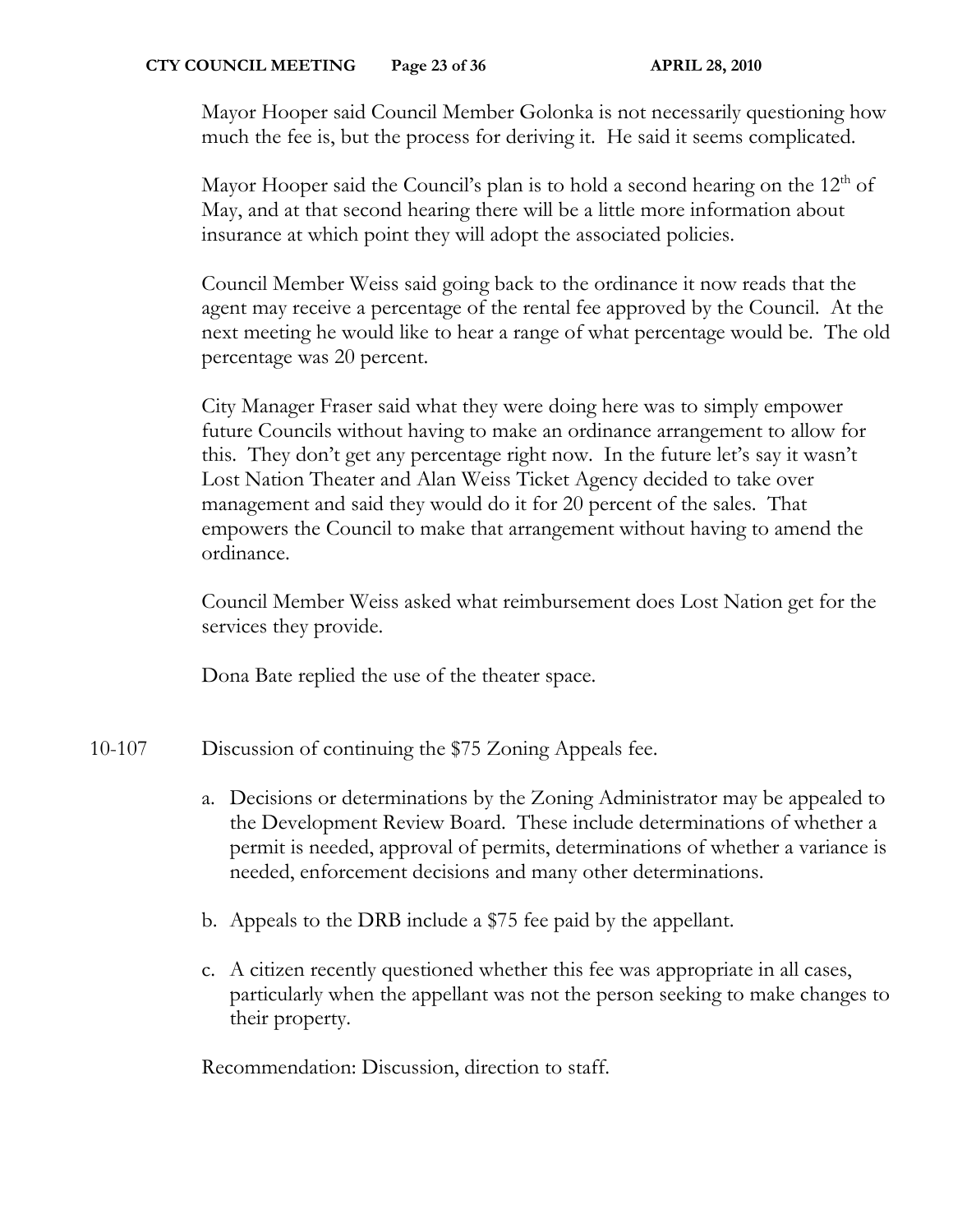Mayor Hooper said the Administrative Officer's decision can be appealed to the Development Review Board. If they are appealed the appellant is required to pay a \$75 fee. We had a question raised about whether or not this is a fair or an equitable arrangement. It has been suggested, for example, that an individual who lives adjacent to a property and the adjacent property owner does something and then the individual wishes to appeal because it is not in compliance why should they have to pay a fee to bring this essentially to the attention of the city.

City Manager Fraser said there are three reasons why appeals come up. In the first case he is the applicant. He wants to do something with his property and he either gets denied or told he needs a variance, or gets some determination from the Zoning Administrator about where his application should go and he doesn't agree with that. He appeals. He should have been granted this or I don't need a variance. He can appeal that decision that he meet a certain requirement or that he shouldn't have been denied. He is the applicant and goes to the DRB and pleads his case. If they don't agree with him then he can appeal it to the court. That is where he is the person that is wanting to do the project. He is the applicant and initiating the whole process and he doesn't think there is much question that person pays the fee because they are the one who is putting the burden on the system.

The next case is his neighbor wants to do a project and they receive approval and he doesn't like it. He wants to appeal because they should have been denied. Clancy administratively approved it and it should have gone to the DRB and required a site plan or variance, and he appeals. The notion is he was minding his own business and his neighbor wants to do something he doesn't agree with and he has to pay to stick up for his rights. The counter argument to that has been that we don't want frivolous appeals and people just filing because of spite or whatever. Particularly in downtown where there are several business owners who abut each other in several different locations could always do this, but maybe not so much in a residential neighborhood.

The third case which prompted this in the first case is that also what is appealable is enforcement actions, and even that goes to a neighbor or not. If he complained about his neighbor and the Zoning Administrator said there is no violation he can appeal that if he wants, but he is the one who filed the complaint.

But if I'm the neighbor and someone complains or just on our own the city says we think you are violating the zoning ordinance we send a zoning violation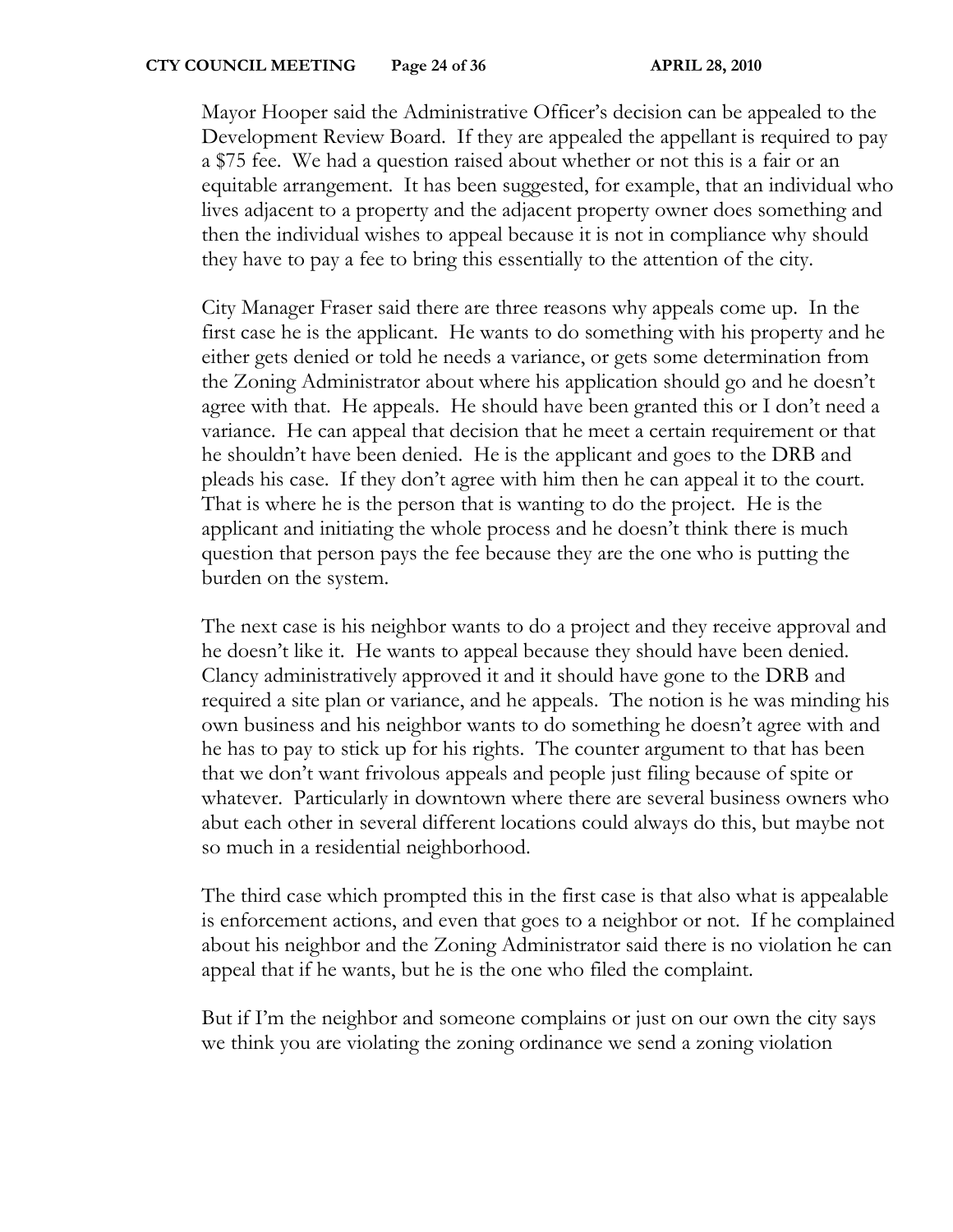letter. I receive it and say I'm not violating anything, and they determine that I am and hit him with a fine or a corrective order. I say no and go to the DRB and plead my case and say that I'm right; you weren't doing anything wrong but thanks for your \$75. That's a different case.

Part of it is you have to isolate why they are appealing, why are they there, etc. Those are the issues. There was a case of an enforcement and the person didn't agree with it and was told he could appeal if he didn't like it and it costs \$75. It was suggested to him that he just get rid of the fee. He said it was beyond his authority. Fortunately, he did check and the ordinance does not set the fee but a fee is set by the Council. This is really a policy question for the Council. During the course of the discussion he made a commitment to the individual that he would bring it to the Council for discussion.

Mayor Hooper said one other piece of information to consider is regardless of why an individual may be before the DRB there is a cost to the city for doing this work. We have staff, notices, lawyers, and this probably in no way recoups the cost of actually doing this. Also, where individuals are initiating this on their own it creates a second thought as to whether or not they will go down that road.

Council Member Sheridan said if they win the appeal then the city made the mistake. Why should they have to pay for the city's mistake? If we said they were wrong, and they appeal it and find out the city was wrong, why should they have to pay?

Council Member Jarvis said they should break this out and talk about it in a different way.

Council Member Sheridan said he is only interested in talking about the enforcement case and the city initiated the action. By us initiating the action and turning out to be wrong, that's our mistake.

City Manager Fraser said that is the one that he is the most sympathetic to as well except he would note that the reason that the statutes and ordinances are set up for the Development Review Board is because it contemplates that. That is what that is there for. Nobody is perfect. We have a complicated zoning ordinance and people could read it differently. We have all seen cases where DRBs have interpreted the ordinances way differently. Part of it is to create a second chance to get a community standard on it and another set of eyes.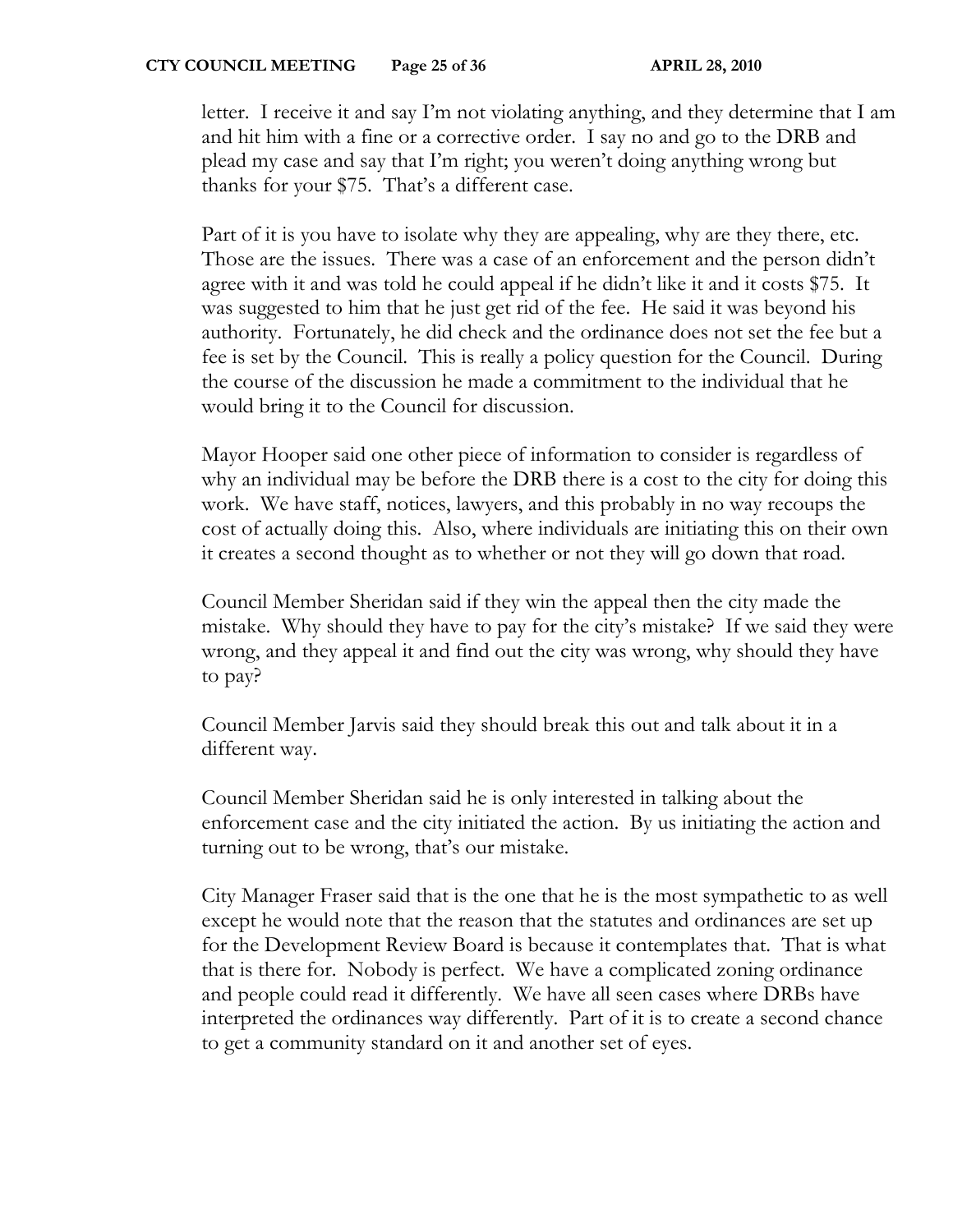Mayor Hooper said she would like to give Gwen Hallsmith an opportunity to weigh in on it since it is her office that deals with this on a daily basis.

Gwen Hallsmith, Director of Planning and Community Development, said she would like to speak to the process and to the cost. The process they use for enforcing the zoning is what you might describe as a fairly gentle one. If they were issuing zoning enforcement letters on a daily basis to people all over the community willy-nilly on the basis of very skimpy evidence she would think this type of refund might be appropriate, but in fact they don't issue violations as a first step at all. They usually send a letter saying that something has come to their attention that might indicate there is a violation and they give them an extended period of time to provide them with additional information that can change their minds about that. They only issue a violation if they refuse to do that or if the evidence comes in that shows us that there really is a violation. That has been the standard practice in the Planning Office for a long time. In fact, they have that first avenue of redress before the violation is issued in every single case. In most cases the issue of coming into compliance is much less expensive than the appeals fee. With the case in question a \$35 zoning application would have cured the violation instead of needing to have a \$75 appeals fee.

The other issue, of course, is the one of cost, both in terms of staff time and in terms of real dollars that is spent out of city offices to pay for these cases. They have to put ads in the paper, make lots of copies, often have to hire attorneys if there is an appeal. The \$75 on the average probably does not cover the cost of the appeals. Since they don't take them without first giving the applicant plenty of time to show them why they shouldn't be issuing a violation she really doesn't see the inequity in enforcement action they take. Sure enough, the DRB can still overturn the Zoning Administrator, but it's not as if the Zoning Administrator, which is ultimately her, takes any of these actions with any speed or lack of careful consideration.

Council Member Golonka asked how many appeals are they talking about on a yearly basis.

Ms. Hallsmith said not that many appeals in general but of this type maybe only one or two.

City Manager Fraser replied that most of the appeals are appeals of a variance approval or a determination that something needs a variance, or in the case of Charlie-O's outdoor serving it went to court after the Council approved it.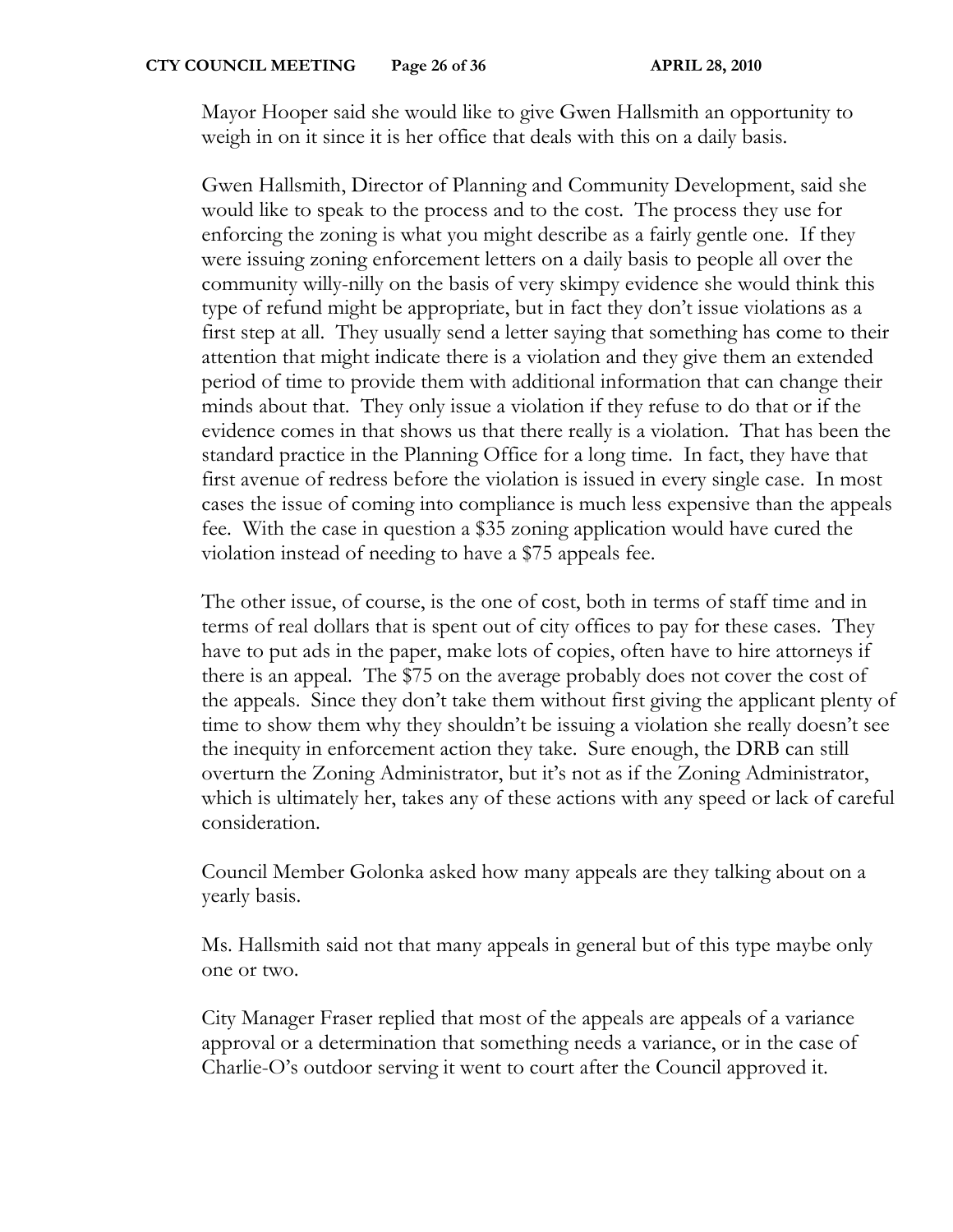Planning & Development Director Hallsmith replied that a lot of the appeals now, because of the way the DRB is set up, go to court. There aren't many of the Zoning Administrator's actions that are appealed.

City Manager Fraser said if it is a DRB decision the next stop is the environmental court.

Planning & Development Director Hallsmith said if it is the Zoning Administrator's decision, then the next stop would be to the DRB. In both cases an appeal cost \$75.

Council Member Weiss said his point of view is that every year the citizens vote a budget for all of the expenses for the City of Montpelier. Why are we charging somebody an additional fee for money that has already been paid for or budgeted for by the taxpayers?

City Manager Fraser said when they figure out how much tax dollars are going to be raised they deduct out revenue from these kinds of fees so it has been figured in as revenue. Secondly, in part because while the general planning services in the community, at a given time when he is building or proposing something he is individually putting a burden on the system so he is creating a unique cost that is independent from the general service he receives as a community member. Let's say we are billing for ambulance. We pay the general taxes to have the ambulance there for all of us. When it comes to your house you are the one incurring the cost of that call.

Council Member Sheridan said revenues are a guess we make. We might be wrong in that guess. It isn't necessarily anyone's fault but ours if we make the wrong revenue guess.

City Manager Fraser said in theory they have been deducted out of the taxes we raise.

Planning & Development Director Hallsmith said that is so every citizen doesn't pay the full cost of the Planning Department. Every citizen pays the full cost minus what they collect in fees from people that put more of a burden on the Planning Department than others.

Mayor Hooper asked the City Manager to explain the three categories.

City Manager Fraser said there are infinite possibilities. Basically, he is an applicant, has a determination he doesn't like about his project so he goes to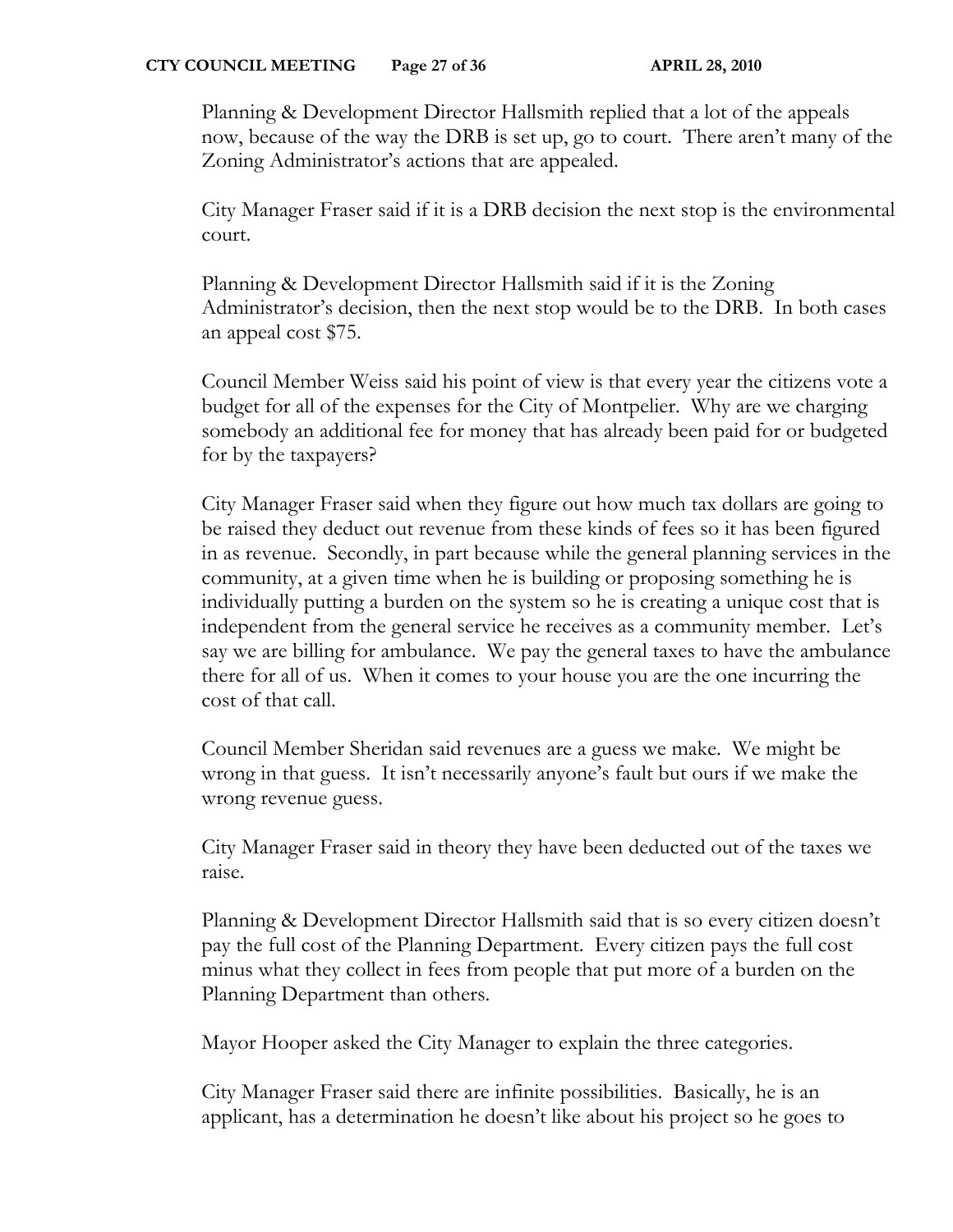the DRB. He has already paid the application fee in the first place to the Zoning Administrator but he doesn't like that he can't approve his project.

The second one is that he is the applicant and he gets a decision from the DRB that his neighbor doesn't like so they appeal the determination that he got so now there is an interested person but not the applicant. That could go both ways. It could be that the Zoning Administrator said he didn't need a permit and the neighbor said yes, they do need a permit.

Then, there is the enforcement where either somebody has complained or we on our own observed that there is a possible enforcement, and that is when we send the letter that says please tell us what is going on. He goes in to convince them there is no violation. His neighbor can still appeal that determination there is no violation, and in that case his neighbor would pay the fee instead of him. Conversely, he gets accused of doing something and he says he isn't he can appeal.

Mayor Hooper asked if the fees also serve as a deterrent effect to frivolous appeals of decisions of the Planning Office.

Planning & Development Director Hallsmith replied they do.

Mayor Hooper said that is an important issue to think about. If we didn't charge she could be coming in on a daily basis complaining about everything and insisting the city take an enforcement action.

Planning & Development Director Hallsmith said the Planning Office would be inundated if they didn't charge for appeals. The question at hand is do they get it back if they are overruled in an enforcement action? She would invite anybody who thinks people shouldn't pay fees to come and spend a week in the Planning Department because there are a lot of tensions between neighbors and they are their first place to come a lot of the time. People are always calling them to resolve disputes between their neighbors, and if they didn't charge the fees they would be inundated.

Council Member Sheridan said he is doing photography in his home and he comes to the Planning Department to say he isn't. They decide to come after him and it turns out he doesn't have photography in his home. He doesn't mind paying the fee to prove he is right, but he feels he should get it back if there was nothing there in the first place. What you are setting up is that people who have a grudge against people can go after each other.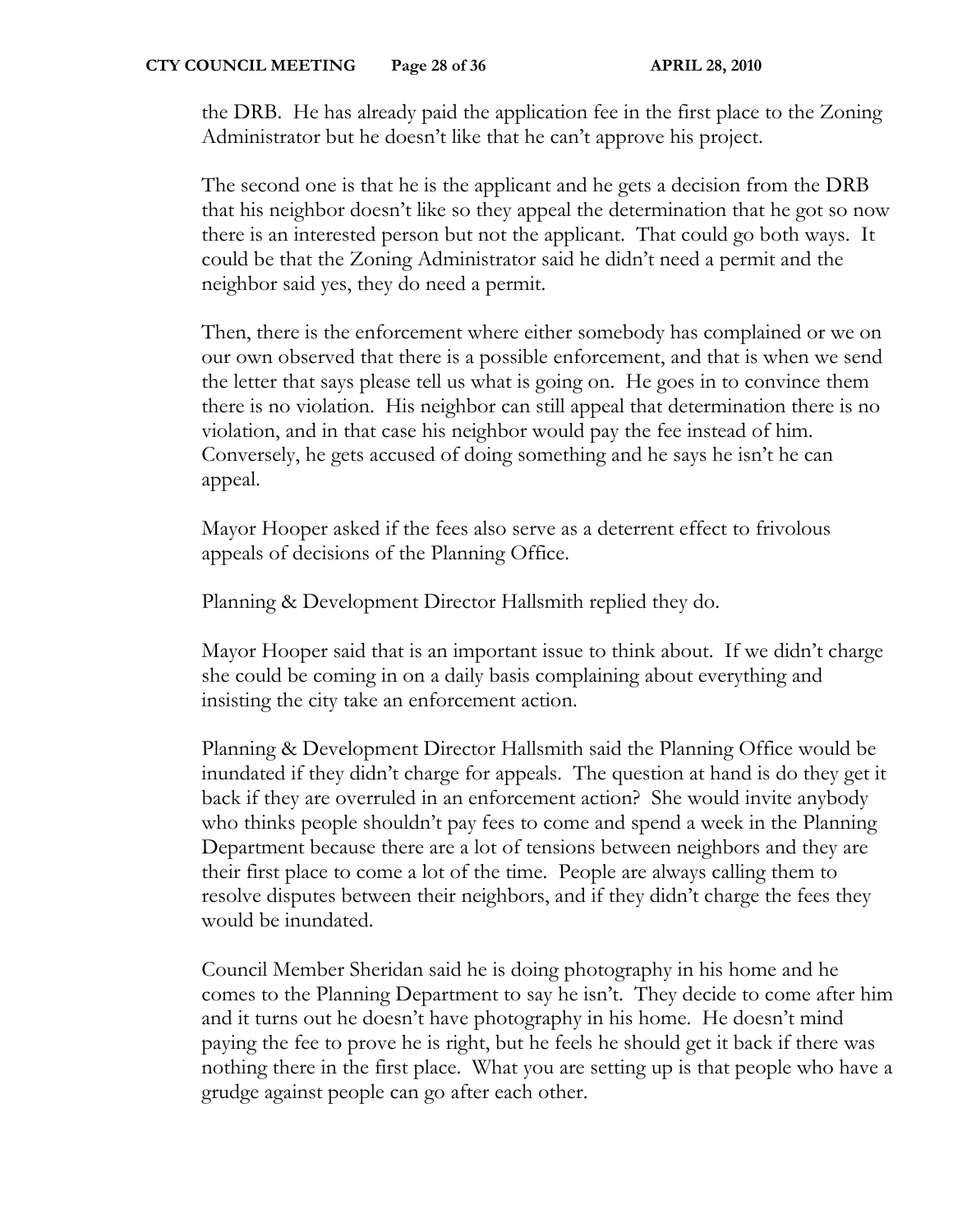Planning & Development Director Hallsmith said in the first instance where they approach him the first thing they do is not issue the violation. It is to ask you to come and talk about it.

City Manager Fraser said there would have to be real evidence and not on what someone says. If you had a sign on your door that said "Jim Sheridan Photography" they might ask what the sign was for and ask him to get a sign permit.

Planning & Development Director Hallsmith said it is real evidence they use to determine the violation.

City Manager Fraser said in the case they are talking about there was a business address listed with a phone number at that address registered with the Secretary of State and advertised on the web.

Planning & Development Director Hallsmith said to this date they haven't resolved the case because they say the main point of operation is in Ferrisburg. There is no business by that name listed in Ferrisburg and she has asked for the subsequent address and contact information, which has not been provided. She has chosen not to take on this battle because there is way too much other work to do at the moment. There is no determination and nothing to appeal at this point.

Council Member Weiss said a while back at a Council meeting it was suggested that the council members be provided with a list of every committee, board, and commission that exists in this city with specific information as to what the costs are of that operation, how it is used, and other information so the Council can make decisions as to how relevant they are. Do we need all of them? Now in terms of a policy question, he doesn't want to be in a policy question on one applicant for one board without having a real understanding of all of the boards, commissions and committees that operate in the city.

City Manager Fraser said other than the formal permit process none of the other committees really have fees.

Council Member Weiss said his point was they are being subsidized and he doesn't know where the equity is, and if they are going to get into policy he wants to see the whole picture.

Mayor Hooper said she believes the consensus of the City Council is that at this point we're satisfied with the current administration of the fees and do not choose to delve into that for the time being.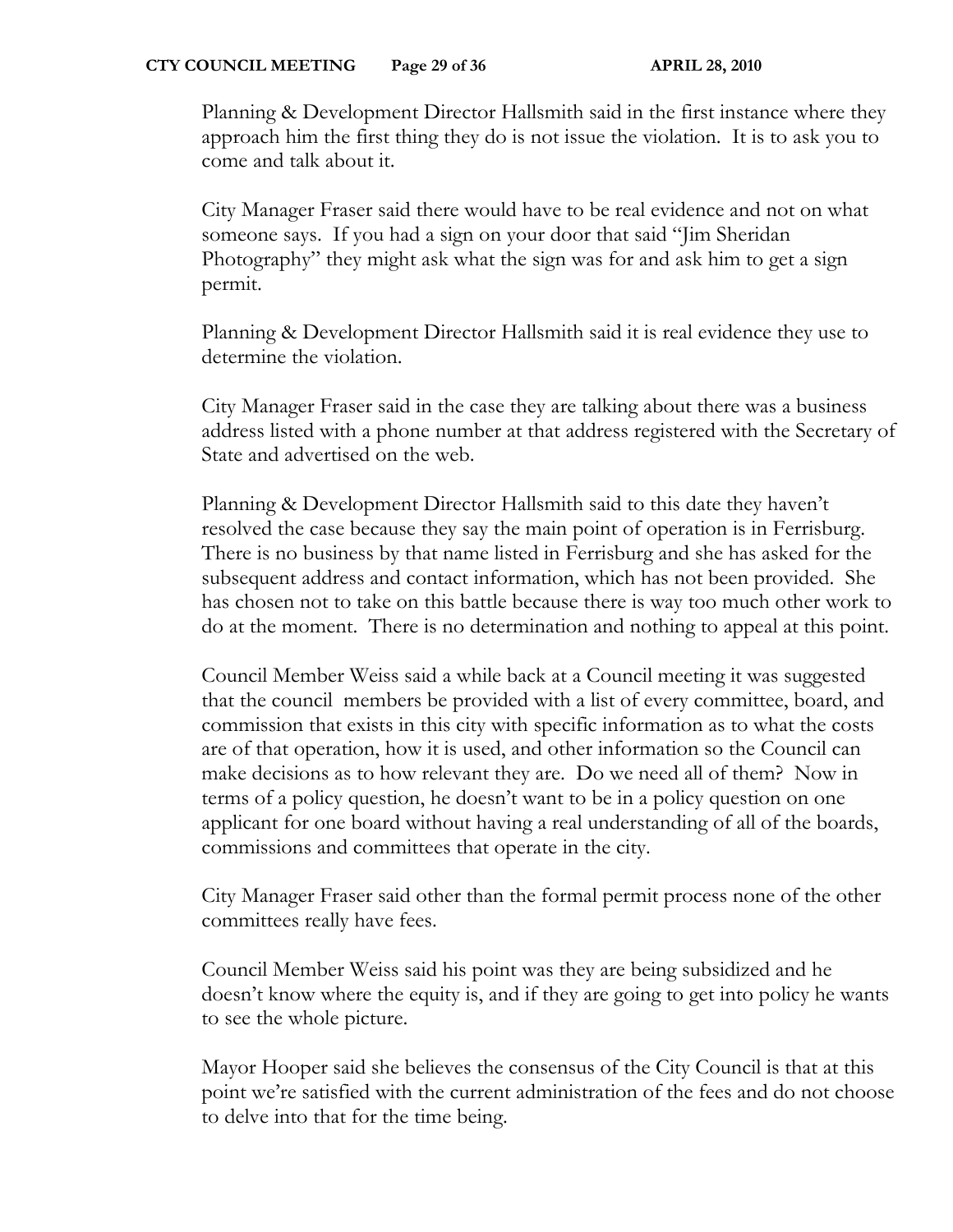Council Member Golonka said at any point somebody could ask for a waiver, couldn't they?

Planning & Development Director Hallsmith said the Development Review Board actually does have the ability to waive some things but not the appeals process.

City Manager Fraser said the only question he would have is whether someone truly had a financial hardship and were clearly destitute and the neighbor is doing something and his house has lost its value but he can't afford the \$75 fee they would probably try to waive it.

Planning & Development Director Hallsmith said she supposed there would be another case where an individual could come and ask the City Council for a waiver. If it were so egregious that it would ruin a neighbor's property value there is probably also not just one neighbor, but it would still be up to City Council.

Mayor Hooper asked for the Council's consent to put another item on the agenda which is the discussion of the railroad. She would like the Council to take voting action. The consensus of the council was to add the item.

# 10-107 (A). Update on Railroad

Mayor Hooper said the city has been having an ongoing conversation with the Agency of Transportation over the increase in rail traffic and the proposal to locate a siding somewhere near the downtown. The City Manager and Tom McArdle had a meeting with Secretary Dill and other members of the staff. It was a productive and interesting meeting. The City Manager requested the state write to him and answer his questions in writing. The two letters are on the Council's desks now. If you look at Secretary Dill's letter her conclusion is that aside from the individual answers to the questions he is saying they are not going to build a siding on Stone Cutters Way but if they do build a siding it is going to be on Stone Cutters Way and they are going to do it really fast. There is no decision they have made that can be appealed, but they will be making a decision soon. It is clear they are going through with the decision making process. Tom McArdle did a wonderful job of presenting them with an alternative location. She has raised this with the House Transportation Committee but it has already gone over to the Senate side and they have since spent more of their time talking with Senator Scott, who is the Vice Chair of the Senate Transportation Committee, and Senator Mazza, who is the Chair, trying to get their attention to this issue. They believe they are going to have a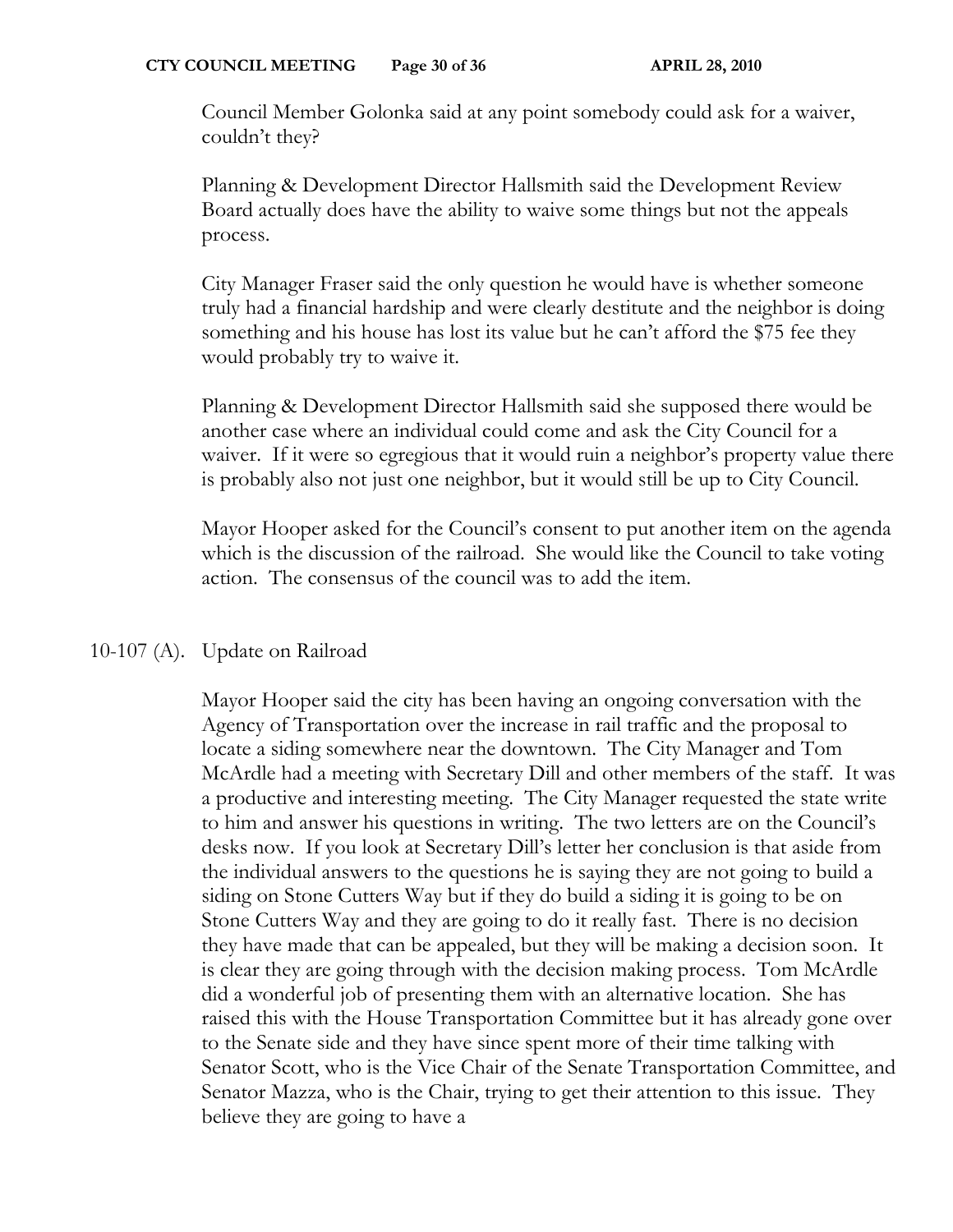hearing on this tomorrow. They have also said they will not put this in a bill. Our specific request has been for them to forbid AOT to build a siding on Stone Cutters Way, and they have said they will not do that. Senator Mazza acknowledged that this was bad policy they were proposing and was willing to bring AOT in and tell them they thought it was bad policy and to provide some guidance.

If we do have a hearing before the Senate Transportation Committee she would like to be able to say to them, or have the City Manager say to them, that the City Council is on record as being opposed to the siding being located on Stone Cutters Way, and we have not taken an action with regard to that. That is one thing she would like the Council to consider.

The second thing is they will recall when Trini Brassard was before the Council from the Agency of Transportation that Tom McArdle specifically asked her where do you appeal the decisions of AOT with regard to this and she named the Surface State Transportation Board. Guess what? There may be a state board that has responsibility, which would be the State Transportation Board. In addition she would like to ask City Council to raise this issue with the State Transportation Board. The problem is that AOT has said we haven't done anything, so where do we get in there? We need to get in there because it is very clear that they are on a path and we need to slow them down or sidetrack them.

Council Member Golonka asked about the issue of payback. How much money is it first of all? And who is saying we would have to pay it back? We have to take some legal action both against the state and against the railroad.

City Manager Fraser said it is Rock of Ages contract with the railroad and the rail is demanding this. Rock of Ages made no representations as far as Stone Cutters Way is concerned, but the state railroad did. This was built with their signoffs and agreements so they are the ones we need to focus on. There is state, federal and local monies in that project. We were actively involved with the Senate Institutions Committee, which included Senator Mazza. The bulk of the money came from a HUD special purposes grant. We don't know if that will be required to pay back. That is one potential risk. The state's argument will be that all of the leases and all of the agreements subject to the operating rights of the railroad and they reserve the right to do whatever they need to do and everybody knew that. When 535 Stone Cutters Way and the Hunger Mountain. Coop were built, we received financing tenants leased their spaces and did so knowing that this was a possibility. He just doesn't believe that. He thinks people were relying on the good faith and good will of the State of Vermont, and with the railroad to a lesser degree, and the state was going to look out for their interest. When people invested privately in that area they were not anticipating there was going to be an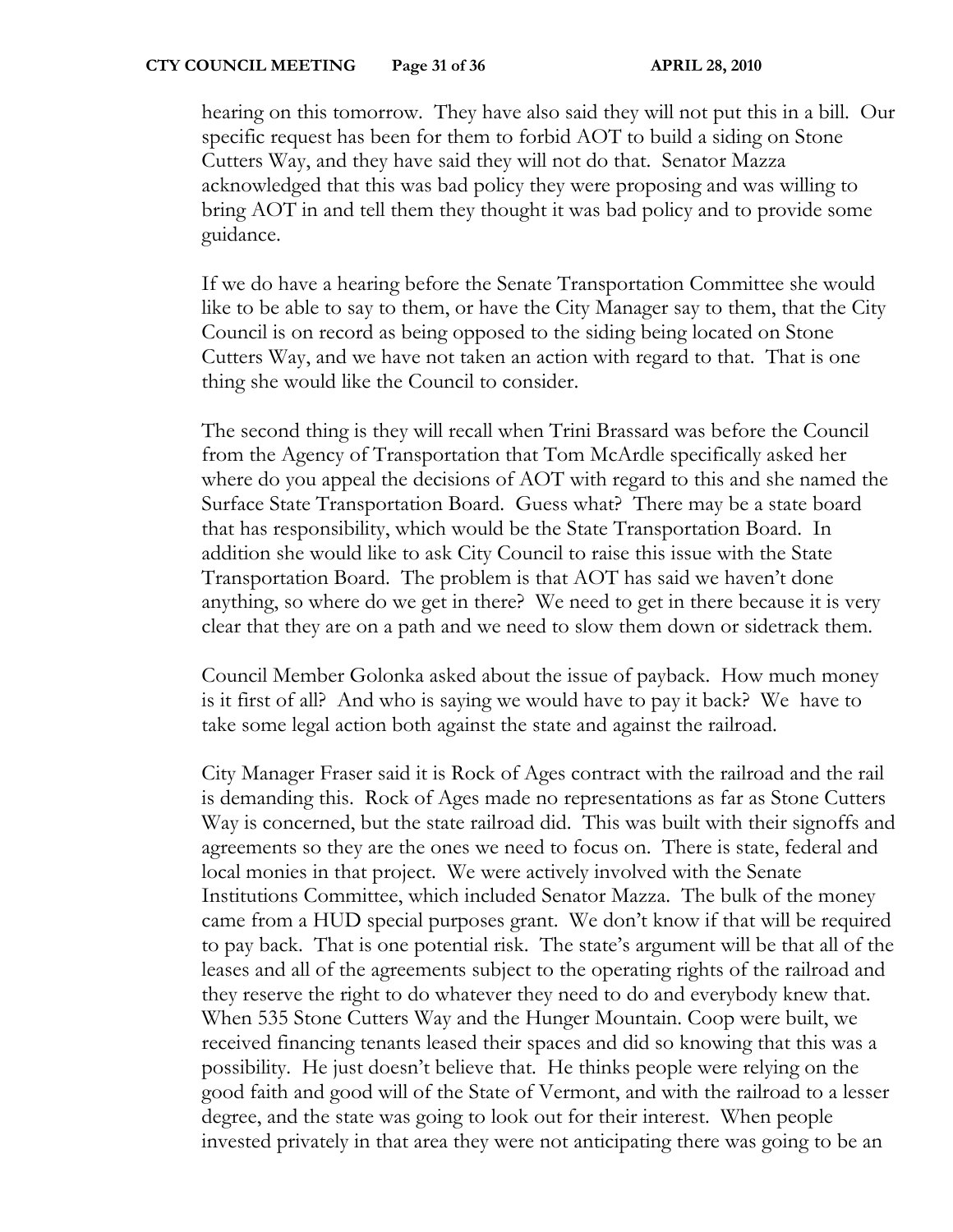#### **CTY COUNCIL MEETING** Page 32 of 36 **APRIL 28, 2010**

active rail siding with trains idling. They are talking about a mile long siding crossing Granite Street all the way down to Ibey's. This lends itself to the Mayor's comments because they say they don't want to do this on Stone Cutters Way and it is their least possible location and they are looking at other locations. But then if you ask them

where along that rail line do they own and control a mile long worth of right-ofway there is no other place. It seems clear to him that if they have to suddenly do a siding fast there is only one place they can do it fast.

Now they are saying in this letter that if the road has to be moved that the city would have to pay to relocate the road in order to provide access. In order to put a rail siding in basically we have to get rid of the bike path or the parking, or possibly both. If they slide the road over a little bit you could still keep a roadway so cars could get to the businesses and almost certainly the bike path would be gone. The ambience and whole character of the place would change.

Mayor Hooper said the property values would be impacted.

City Manager Fraser said what is interesting is they would give us the turntable and we would control our destiny and not be subject to their leases and we would own it outright. Then, later on, they were talking about acquiring land and because it is the rail's land they can condemn it in 14 days. How are we protected under that circumstance?

The city, state and railroad entered into a partnership to redevelop this area to create private location and it was all understood and very clear.

Council Member Golonka asked what they needed to do to get a hearing before the State Transportation Board.

City Manager Fraser said part of the problem is an appeals action against AOT and they really don't have jurisdiction. One suggestion is the city file a notice with them anyway saying based on this correspondence and information we are concerned.

Mayor Hooper said she would like the Council to authorize Bill to get the expertise to get our best shot before the State Transportation Board and do whatever we need to prepare to fight whatever may be happening, even understanding it may be a fishing expedition or not a clear path to appeal before the State Transportation Board. It gives us an option and it is a public statement about how seriously we are taking this.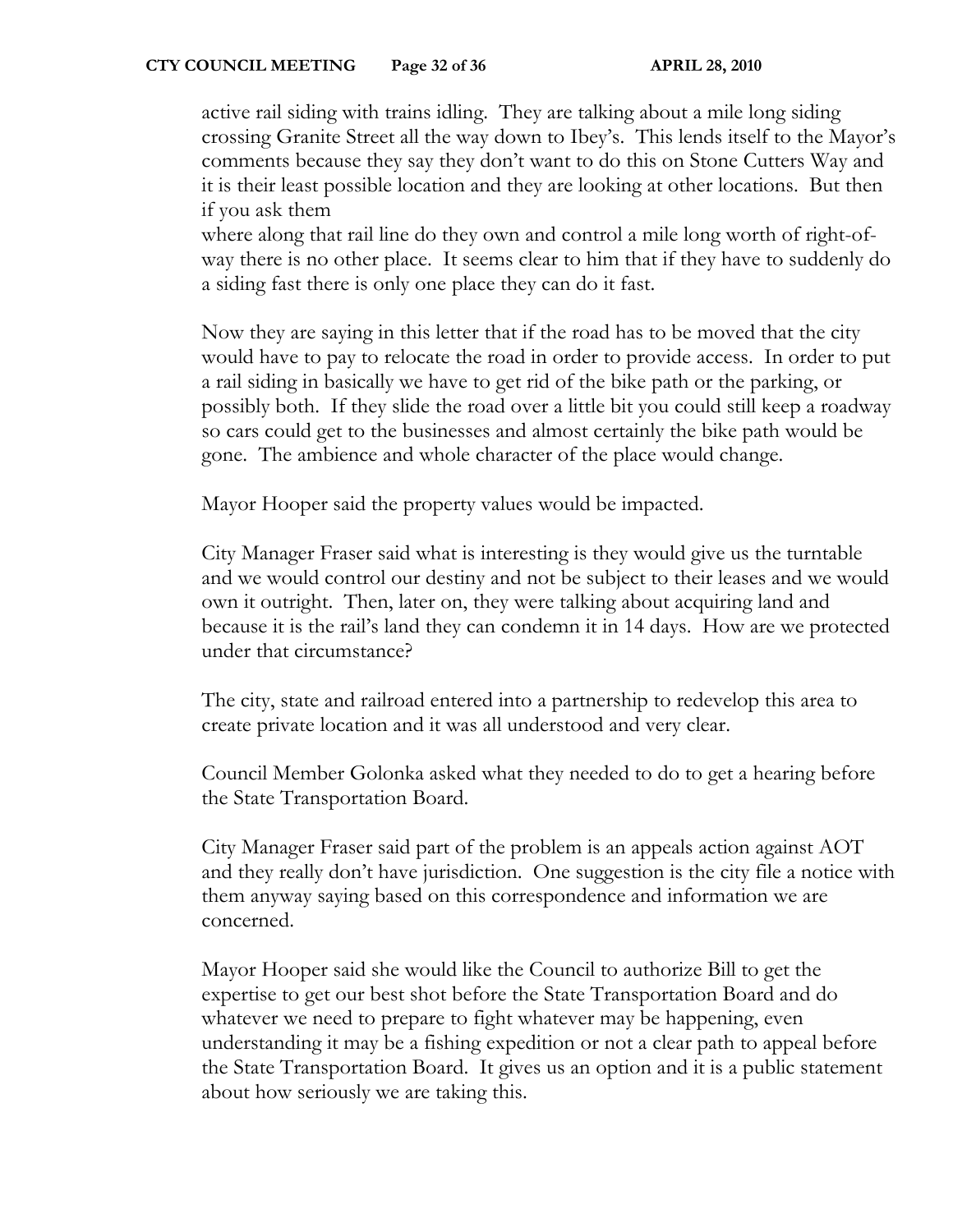Council Member Sheridan said they are right in a way. Everybody knew that the rail might come back and take that land. He never liked the decision to do Stone Cutters Way because that was money that should have gone into the downtown. He thinks the Council made a big mistake in those days to even go down there.

Council Member Golonka said going forward in terms of our liability there is potentially millions of dollars to protect the interests of the City of Montpelier he thinks they owe it to themselves to hire a lawyer potentially to prepare ourselves. If they are trying to do this as a land shift to avoid a lease term that seems sneaky.

City Manager Fraser said ultimately he isn't sure that avoids anything because they still have control of the area. We are starting hopefully with them getting called in to the Senate Transportation Committee tomorrow or Friday and them being told by the board that oversees them don't do it.

Mayor Hooper said she has two requests. One is to go on the record in opposition to the proposal for the State of Vermont to allow a siding to be built on Stone Cutters Way. Secondly, to pursue appealing the decisions of the AOT to the Transportation Board. Those are the two voting actions she would like the Council to take. Thirdly, we just need to start being loud and noisy about this because she believes that is the way you back AOT off.

Council Member Golonka said a third motion should be authorizing Bill to hire an attorney that specializes in railroad law to help us protect downtown Montpelier.

Council Member Sherman said with regards to opposition of the siding we want to appeal the AOT decision to the State Transportation Board and for Bill to hire a lawyer.

Council Member Golonka moved that the City Council opposes the placement of a potential rail siding in downtown Montpelier and Stone Cutters Way. Council Member Jarvis seconded the motion. The vote was 6-0, motion carried unanimously.

Council Member Golonka moved to authorize the City Manager to pursue investigating options to engage the State Transportation Board and the Federal Transportation Board. Council Member Hooper seconded the motion. The vote was 6-0, motion carried unanimously.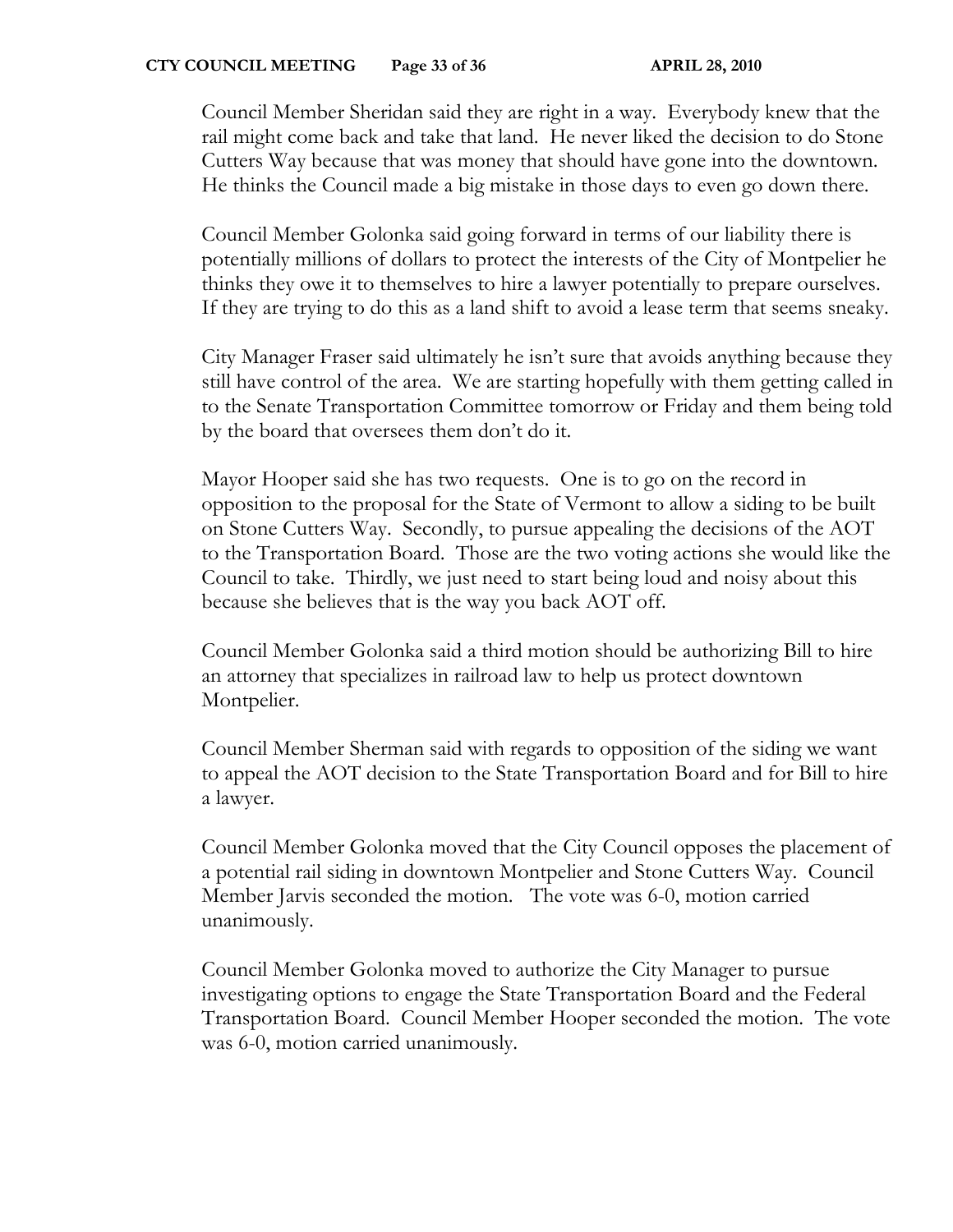Council Member Golonka moved to authorize the City Manager to hire a lawyer who specializes in railroad law to defend the City of Montpelier against injurious actions regarding Stone Cutters Way and all other railroad issues in downtown Montpelier. The motion was seconded by Council Member Sherman. The vote was 6-0, motion carried unanimously.

Council Member Weiss said he recommends that this be an agenda item for our next meeting, not at the end but at the beginning where we received a status report.

Mayor Hooper said they will also communicate it to the public and the property owners on Stone Cutters Way from Granite Street out to Main Street.

10-108. Reports by City Council.

Council Member Sherman said Tom McArdle made a proposal in front of the Transportation Advisory Committee for a traffic study of Gallison Hill and Route 2, and it looks like it will get funded with \$12,000 through excess funding in the transportation grant.

Council Member Jarvis requested the Council not receive color copies.

Council Member Golonka said he like to inform the Council in regards to the Library. Years ago the Montpelier Library gave away their endowment to the Vermont Community Foundation. The issue is the Board determined that was an incorrect thing to do and have asked for the money back. They gave away \$2 million of the endowment to the Vermont Community Foundation for the benefit of the Library so they get the income. Unfortunately, it is on a very expensive way to manage money and they really have no control over their investments other than a pooled fund, and it is inappropriate for the Library. At one point the Vermont Community Foundation does not give money back. He may ask the Council to review it and give a supportive statement of some sort that the Library wants their money back period. With the Vermont Community Foundation there has to be a unanimous vote of their board to give the money back. There are 15 members on that board. If it does come to that point it would be nice to have support from the Council.

# 10-109. Mayor's Report

Mayor Hooper said at the last time she reported she thought the Wood Art Gallery was on a nice trajectory and hopeful that good things were happening.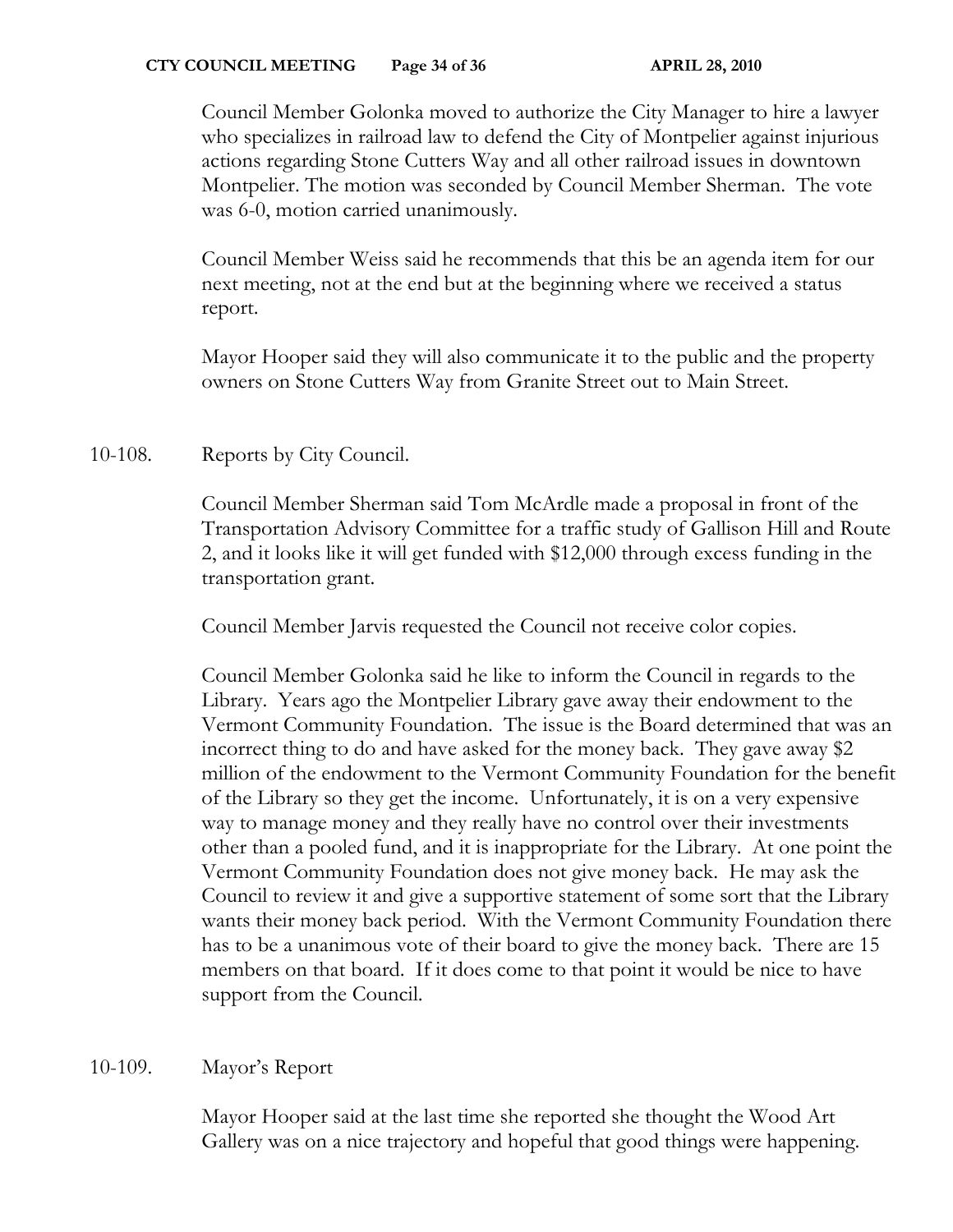She is no longer hopeful at all and is really discouraged. They they need to figure out another location for their collection and how to close their doors because they are really not figuring this out.

All Species Day is this Sunday. Green Up Day is Saturday and Memorial Day is on Memorial Day. The first outdoor Farmer's Market is on Saturday. The Health Rally with Bernie Sanders is on Saturday.

10-109. Report by City Clerk-Treasurer

None.

10-110. Status Reports by the City Manager

City Manager Fraser said they have received copies of the decision on Berlin Pond of the preliminary injunction. There still will be additional steps. He thinks they will make a case for summary judgment. There will be a decision. Whether there will be a final injunction or not and also an action against the individuals for punitive relief, we have been asked to drop the requested fines. We won't talk about that until they agree with the injunction. That is moving forward. If you read the decision it was a good decision on behalf of the city. It not only said we have the likelihood of success on the merits but then panelized the argument and said yes there is the health order. He has asked for and outlined with the city's attorneys about the next steps not only legally but the steps we ought to be taking about whether that means strengthening our ordinance, meetings with the Board of Health to issue a new health order from the city since the health order was issued back in 1920 so it would be a 2010 health order based on the current set of facts. They are going to outline some steps for us to take. There are ordinances about it. But, for example, it doesn't prohibit boating and they are fishing from the boats, which is the activity they were doing. This is still our drinking water. He was pleased with the decision and he thought our legal representation was excellent and did a great job in court that day and really hit a lot of difficult to grasp issues regarding changing charters back to 1955 and explaining why those authorities carried forward. The Judge understood that.

Speaking of health orders, he reminded the Council that they set Wednesday, May  $19<sup>th</sup>$  for our appeal of the Vermont Compost issues. We will be receiving some guidance from Steve Stitzel about how to conduct the hearing, rules of evidence. There have been some objections filed by Vermont Compost about whether we should be having the hearing, etc. The Council conducts the hearing, takes their objections and listen to them and take them under advisement and conduct the